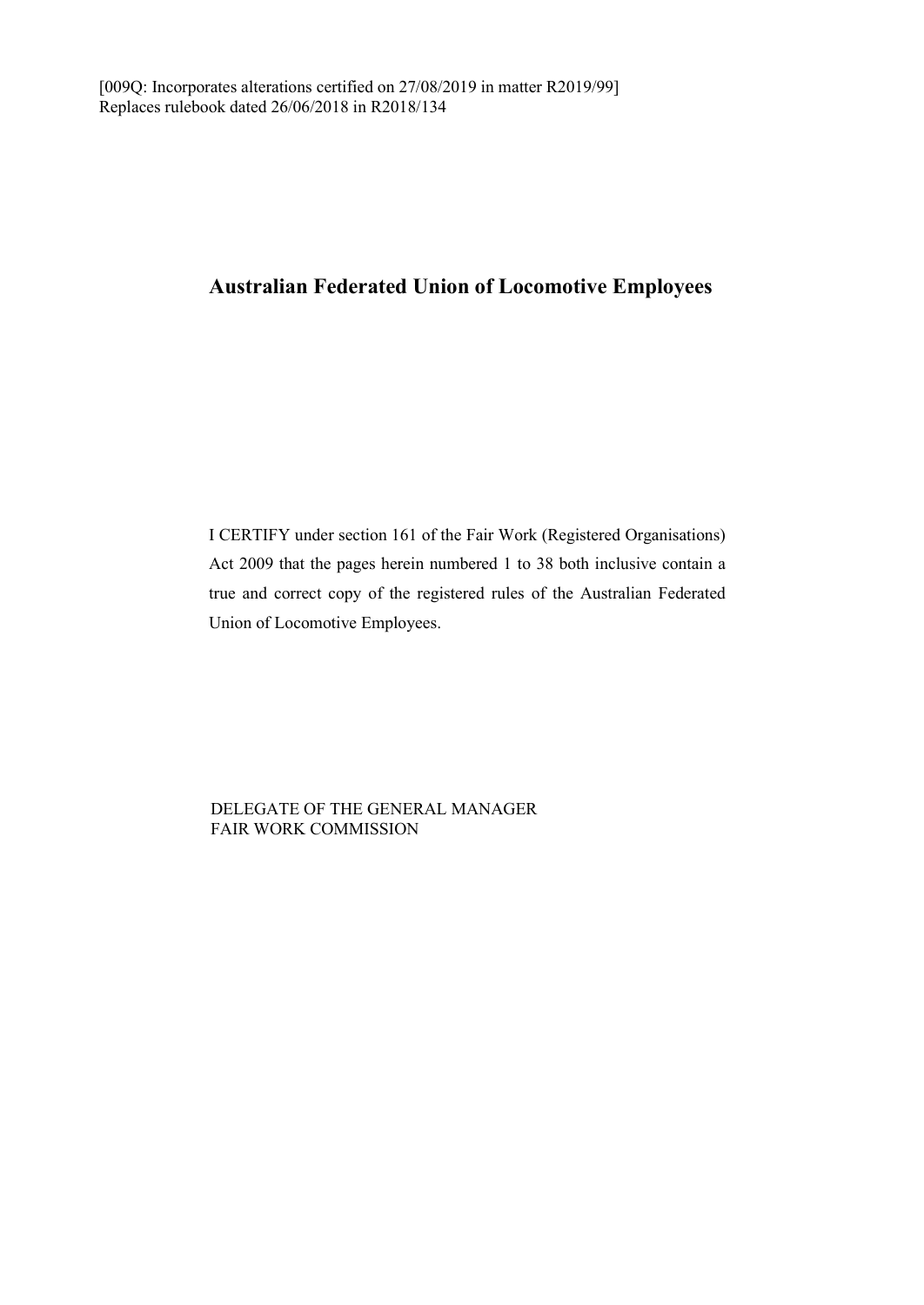# Rules of the Australian Federated Union of Locomotive Employees

## Contents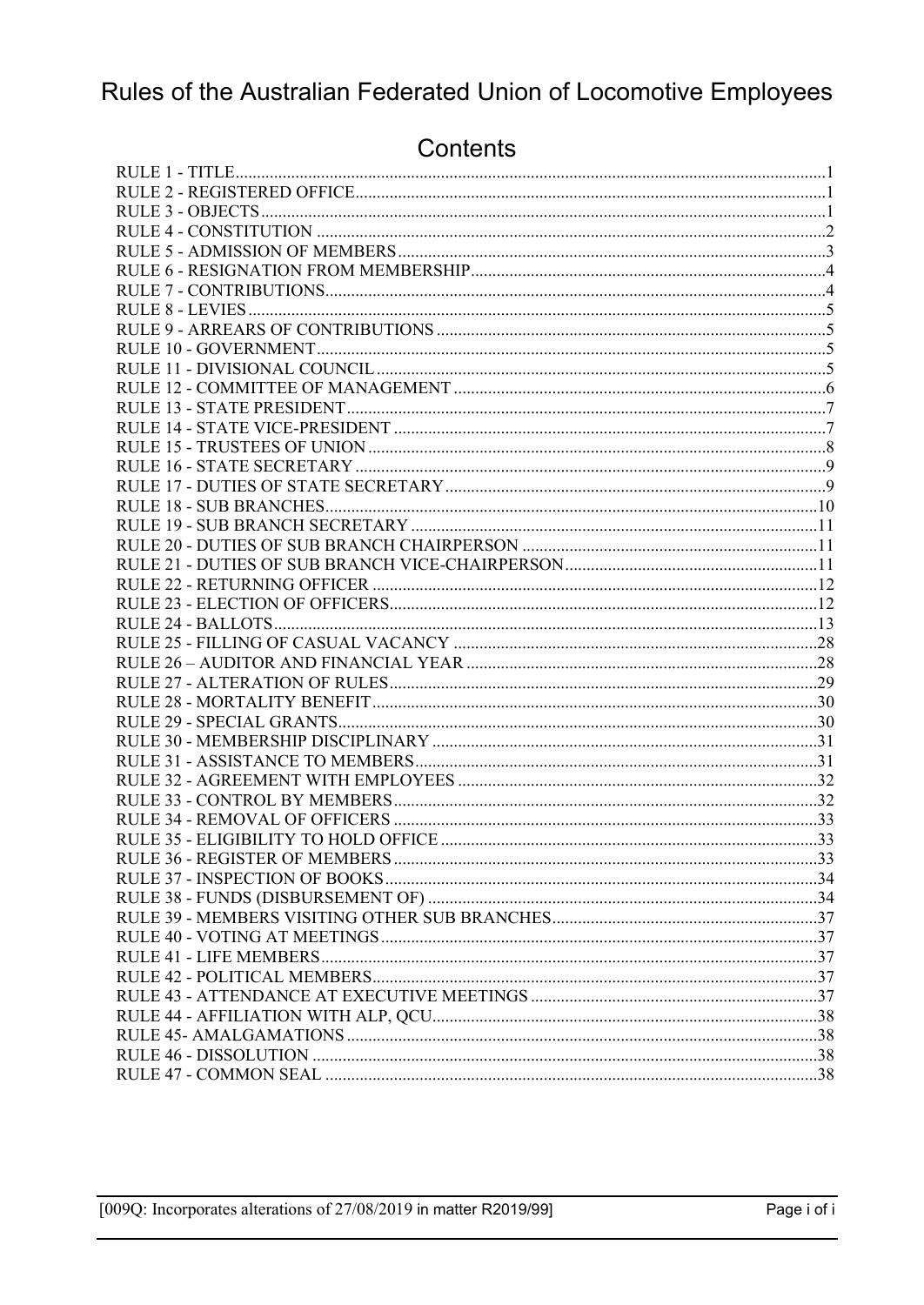### RULES OF

#### AUSTRALIAN FEDERATED UNION OF LOCOMOTIVE EMPLOYEES

## **RULE 1 - TITLE**

<span id="page-2-0"></span>The name of the Union shall be:

<span id="page-2-1"></span>Australian Federated Union of Locomotive Employees (hereinafter called "THE UNION").

## **RULE 2 - REGISTERED OFFICE**

The Registered Office of the Union, which shall also be the place of meetings for the business of the Union to be conducted, shall be situated at:

Suite 45 Level 8 "K" Tower 269 Wickham Terrace FORTITUDE VALLEY QLD 4006

<span id="page-2-2"></span>or at such other place as the Divisional Council shall by resolution determine.

## **RULE 3 - OBJECTS**

The objects of the Union are:

- (1) To uphold the rights of Organisation of Labour and to improve, protect and foster the best interest of members.
- (2) To obtain progressively improved working hours and to ensure that all members are to work in their classification.
- (3) To promote industrial peace by all amicable means such as conciliation and arbitration.
- (4) To prevent strikes and lock-outs between members of the Union and their employers.
- (5) To secure by just and equitable methods, the settlement of any difference that may arise between members and their employers.
- (6) To establish Divisions and Sub Branches wherever required in the State of Queensland.
- (7) To establish a newspaper or magazine in the interest of the Union at such time as may be deemed proper.
- (8) To establish superannuation and insurance funds and undertake other co-operative enterprises for the benefit of members.
- (9) To assist the industrial movement generally, and to promote and encourage closer unity amongst all Trade Unions with provision for the protection of our interest and funds as Locomotive Employees.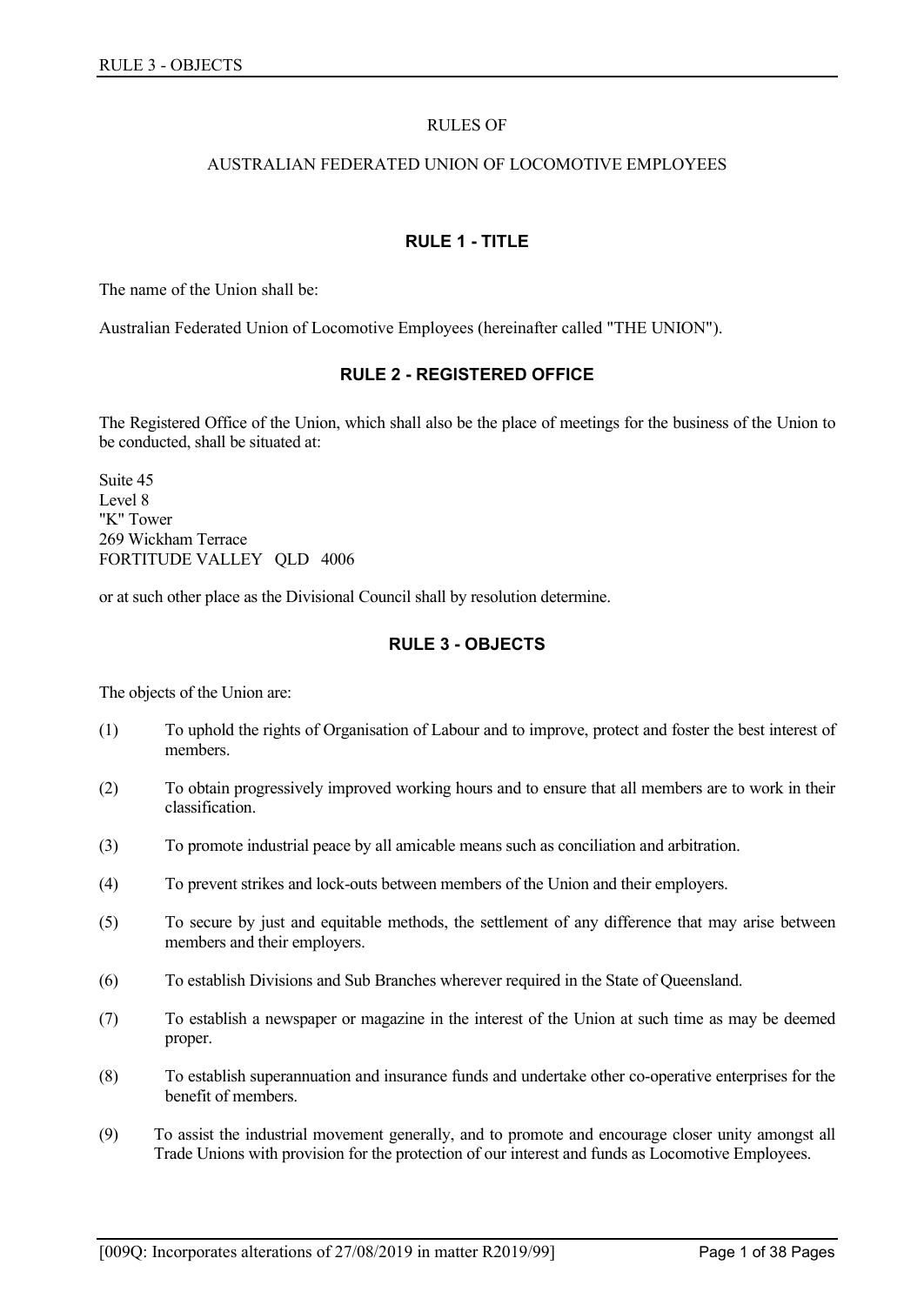- (10) To extend the powers of the Union to the utmost possible limit for the benefit of members.
- (11) To establish funds:
	- (a) For the mutual assistance and support of members as provided for in these rules.
	- (b) To carry out the foregoing objects.
- <span id="page-3-0"></span>(12) To obtain preference in the Railway Train Running Industry and/or establish an A.F.U.L.E. Award.

## **RULE 4 - CONSTITUTION**

- (1) The Union shall consist of an unlimited number of persons eligible to be employed in the Railway Train Running Industry including Locomotive Drivers, Electric Train Drivers, Firemen, Electric-Helpers, Chargemen and Cleaners, Packers and Trimmers, Wash-out Men, Wash-out Men's Assistants, Motor Drivers and any other worker engaged in and about the working or management of or incidental to any Steam Locomotive, Diesel Electric Locomotives or Motor driven by electricity or other power used on the Railway.
- (2) Rule 4(1) shall apply provided that the Union shall only be eligible to represent members employed within Queensland.
- (3) PROVIDED however that nothing in this rule shall render eligible for membership any person who is eligible for membership of the Electrical, Energy and Services Division of the Communications, Electrical, Electronic, Energy, Information, Postal, Plumbing and Allied Services Union of Australia ('the ETU') under that Union's eligibility rule as registered at 1 April, 2007.
	- (a) PROVIDED further that Rule 4(3) shall not apply to persons eligible for membership of the ETU by virtue of their being usually employed in an occupation falling within the constitution of the ETU, during periods when such persons are employed:
		- In the locomotive grades of a railway operator; or
		- As a Trainee Locomotive Driver, Locomotive Driver or Locomotive Driver Trainer, howsoever called; or
		- As an assistant to the foregoing, howsoever called; or
		- In a position requiring the person to hold a qualification as a Locomotive Driver.
	- (b) PROVIDED further that Rule 4(3) shall not apply to persons who, in the performance of their duties, move locomotives or other forms of motive power in any rail yard, running shed, provisioning shed or on any main running line.
- (4) PROVIDED however that nothing in this rule shall render eligible for membership any person who is eligible for membership of the Construction, Forestry, Mining and Energy Union.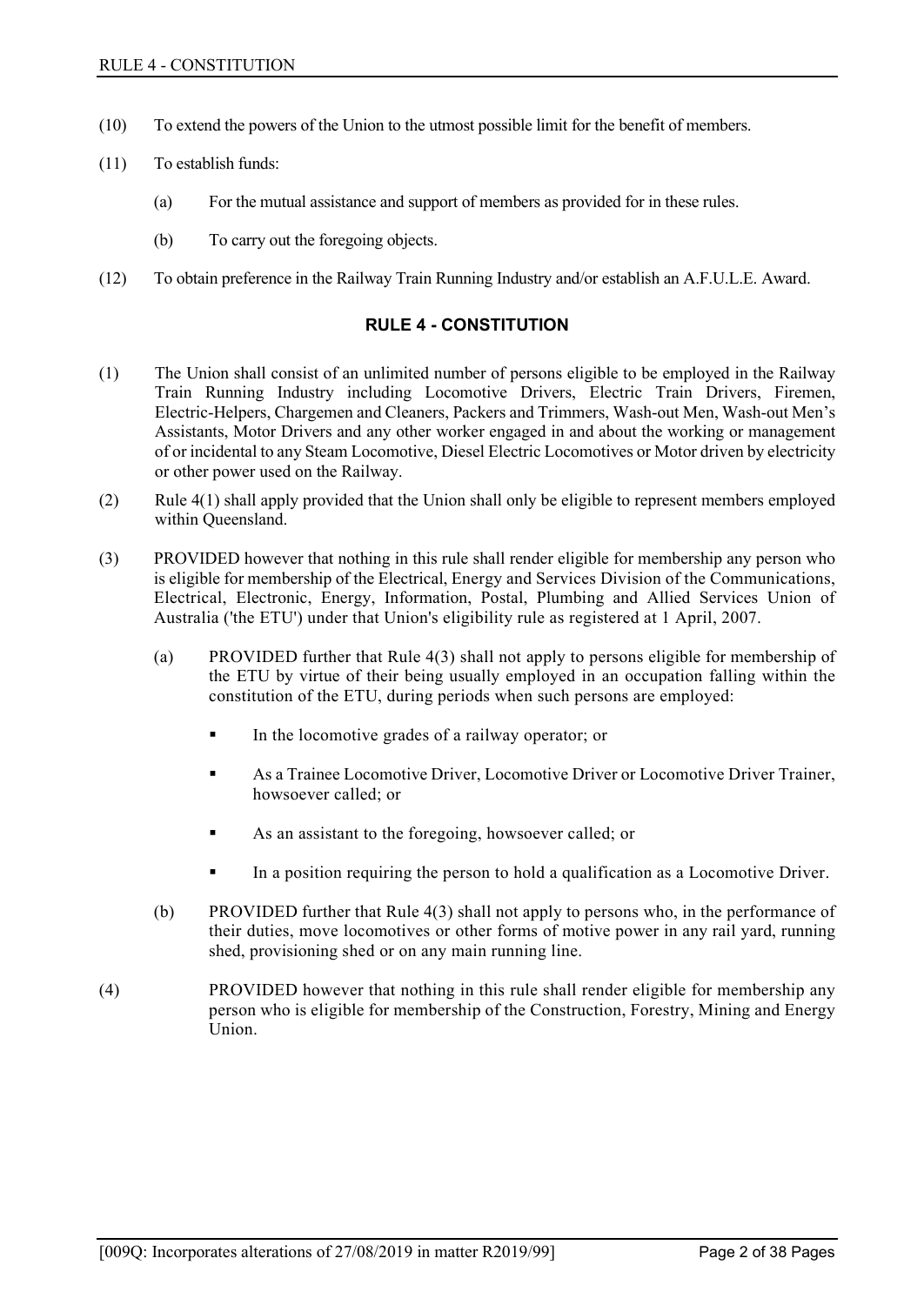- (a) PROVIDED further that Rule 4(4) shall not apply to persons eligible for membership of the CFMEU by virtue of their being employed in the following occupations or callings:
	- In the locomotive grades of a railway operator; or
	- As a Trainee Locomotive Driver, Locomotive Driver or Locomotive Driver Trainer, howsoever called; or
	- As an assistant to the foregoing, howsoever called; or
	- In a position requiring the person to hold a qualification as a Locomotive Driver.
- (b) PROVIDED further that Rule 4(4) shall not apply to persons who, in the performance of their duties, move locomotives or other forms of motive power in any rail yard, running shed, provisioning shed or on any main running line.
- (5) PROVIDED however that nothing in this rule shall render eligible for membership of the Automotive, Food, Metals, Engineering, Printing and Kindred Industries Union under that Union's eligibility rule as registered at 1 March, 2007.
	- (a) PROVIDED further that Rule 4(5) shall not apply to persons eligible for membership of the AMWU by virtue of their being usually employed in an occupation falling within the constitution of the AMWU, during periods when such persons are employed:
		- In the locomotive grades of a railway operator; or
		- As a Trainee Locomotive Driver, Locomotive Driver or Locomotive Driver Trainer, howsoever called; or
		- As an assistant to the foregoing, howsoever called; or
		- In a position requiring the person to hold a qualification as a Locomotive Driver.
	- (b) PROVIDED further that Rule 4(5) shall not apply to persons who, in the performance of their duties, move locomotives or other forms of motive power in any rail yard, running shed, provisioning shed or on any main running line.

## **RULE 5 - ADMISSION OF MEMBERS**

<span id="page-4-0"></span>(1) Any person eligible to become a member of this Union shall make application to the State Secretary or duly appointed representative of the Union and shall sign a printed form to be provided by the Union. Such form, (which the member shall receive a copy) shall contain the financial obligations arising from membership together with the circumstances and manner in which a member may resign from the Union as provided for in the Rules. When the applicant certifies his/her desire to be admitted as a member and their willingness to abide by the rules and to any amendments and additions which may be duly laid to these rules they may be admitted to membership of the Union.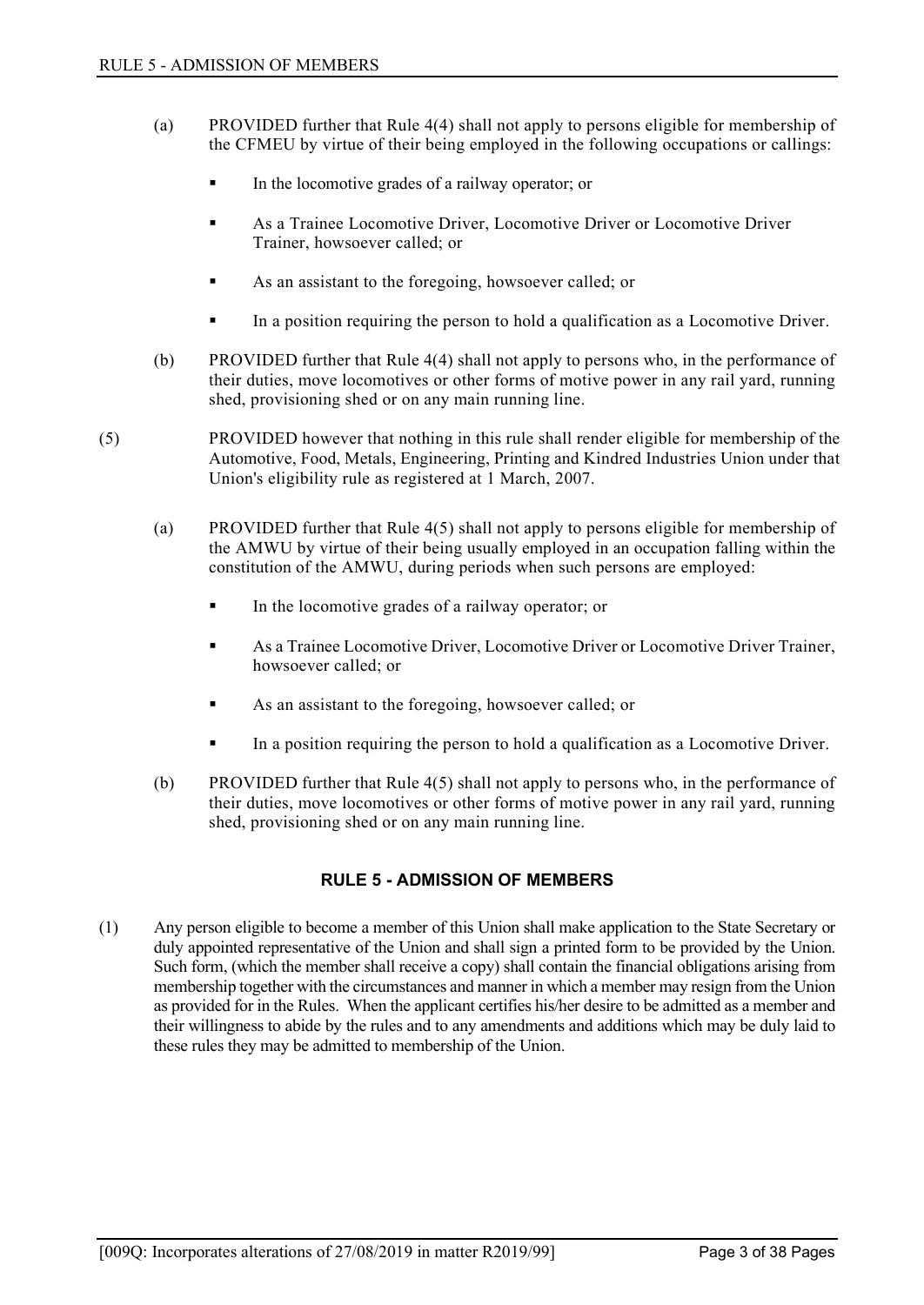<span id="page-5-0"></span>(2) When a member leaves employment in the Railway Train Running Industry, he/she automatically terminates his/her membership in the Union, unless he/she be an employee of the Union, or eligible to retain membership under Rule 42.

## **RULE 6 - RESIGNATION FROM MEMBERSHIP**

- (1) A member of the Union may resign from membership by written notice addressed and delivered to the State Secretary of the Union, or another officer authorised by the Union to receive such correspondence.
- (2) A notice of resignation from membership of the Union takes effect:
	- (a) where the member ceases to be eligible to become a member of the Union:
		- (i) on the day on which the notice is received by the Union; or
		- (ii) on the day specified in the notice, which is a day not earlier than the day when the member ceases to be eligible to become a member;

whichever is later; or

- (b) in any other case:
	- (i) at the end of 2 weeks after the notice is received by the Union; or
	- (ii) on the day specified in the notice;

whichever is later.

- (3) Any dues payable but not paid by a former member of the Union, in relation to a period before the member's resignation from the Union took effect, may be sued for and recovered in the name of the Union, in a court of competent jurisdiction, as a debt due to the Union.
- (4) A notice delivered to the person(s) mentioned in subsection (1) is taken to have been received by the Union when it was delivered.
- (5) A notice of resignation that has been received by the Union is not invalid because it was not addressed and delivered in accordance with subsection (1).
- <span id="page-5-1"></span>(6) A resignation from membership of the Union is valid even if it is not effected in accordance with this section if the member is informed in writing by or on behalf of the Union that the resignation has been accepted.

## **RULE 7 - CONTRIBUTIONS**

(1) Subject as hereinafter provided the contributions payable by members of the Union shall be determined by the Divisional Council of the Union on an annual basis.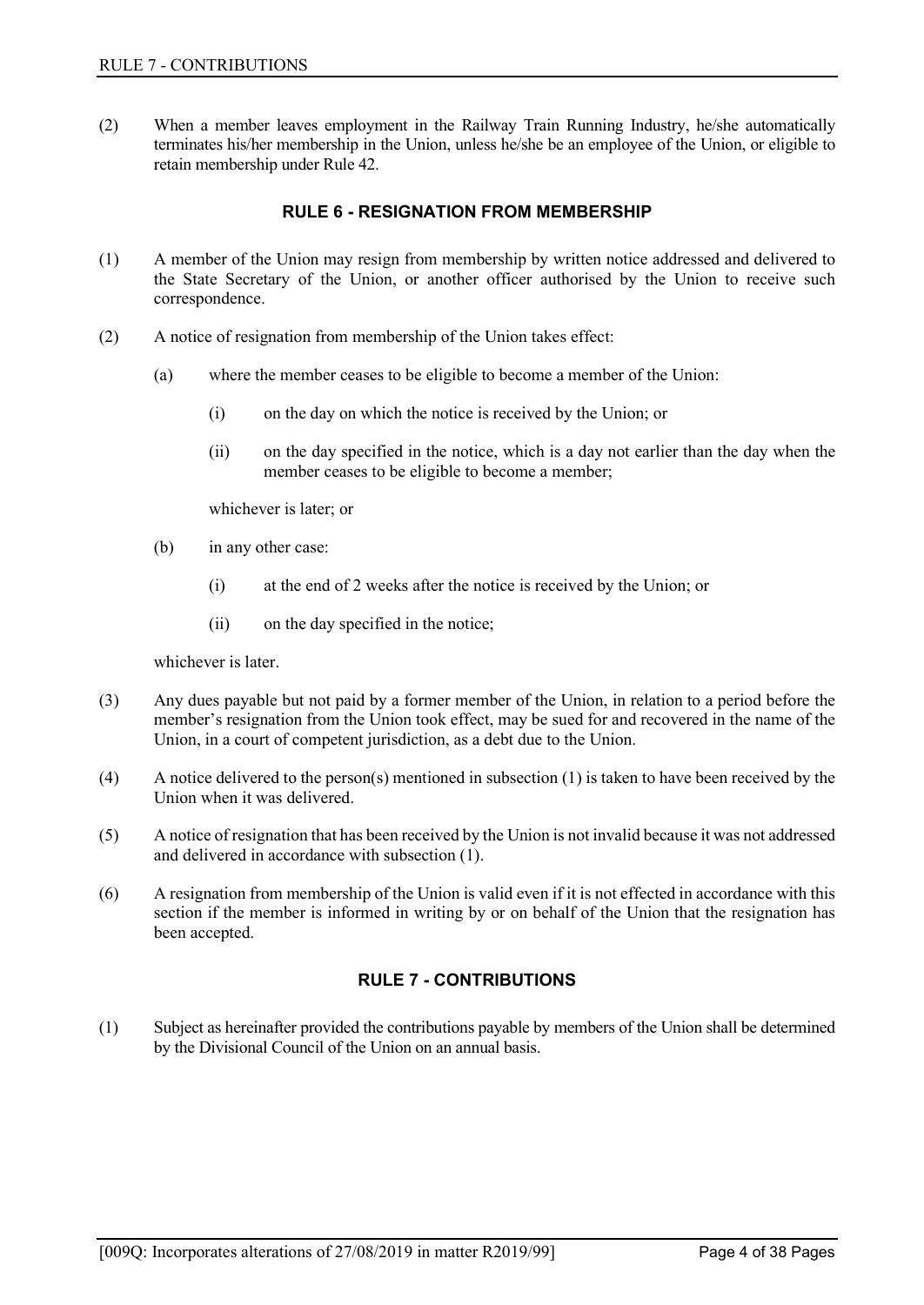- (2) Union contributions are due to be paid on the first day of January and July each calendar year. For the purpose of the rules a member shall be deemed to be unfinancial if contributions and levies are unpaid three (3) months after the commencement of each half yearly period.
- (3) Members making payment of Union Dues by way of payroll deductions shall be deemed as financial whilst such deductions in favour of the Union continue.
- <span id="page-6-0"></span>(4) The State Secretary shall, at the completion of a census of membership each six (6) months, transfer the sum of \$2.00 per member to the Legal Contingency Fund and \$3.00 per member to the Mortality Fund.

## **RULE 8 - LEVIES**

- (1) The Divisional Council shall have the power to levy the members of the Union for the purpose of carrying out the objects of the Union, provided that such levy does not exceed the equivalent of one day's pay per fortnight.
- <span id="page-6-1"></span>(2) The amount of money collected by means of such levy shall be at the disposal of the Union, so long as same is devoted to the purpose or purposes for which the levy was made.

## **RULE 9 - ARREARS OF CONTRIBUTIONS**

<span id="page-6-2"></span>Every member who is over three (3) months in arrears of his/her contributions to the Union shall be deemed unfinancial and shall forfeit all claims upon the Union, and shall not be eligible for any of the benefits associated with membership of the Union.

## **RULE 10 - GOVERNMENT**

The Union shall be governed, and the business thereof ruled and conducted by:

- (1) A Divisional Council.
- <span id="page-6-3"></span>(2) A Committee of Management.

## **RULE 11 - DIVISIONAL COUNCIL**

- (1) For the supreme government of this Union there shall be a Divisional Council consisting of the State President, State Secretary, State Vice- President, together with the Divisional Councillors. Provided that the Divisions may elect Proxy Divisional Councillors, who in the event of an elected Divisional Councillor being unable to attend meetings of the Divisional Council convened for any purpose, shall attend in his/her stead. A Proxy Divisional Councillor shall have the same rights, privileges and entitlements as a Divisional Councillor whilst attending any meeting as Proxy for a Divisional Councillor.
- (2) For the purpose of electing Divisional Councillors, the Committee of Management will, prior to the calling of nominations for the election of Divisional Councillors, determine the:
	- (a) number of Divisions in which Divisional Councillors are to be elected from; and/or
	- (b) Sub Branches which comprise each of the Divisions,

at a meeting held in the year that an election of Divisional Councillors is required to be held.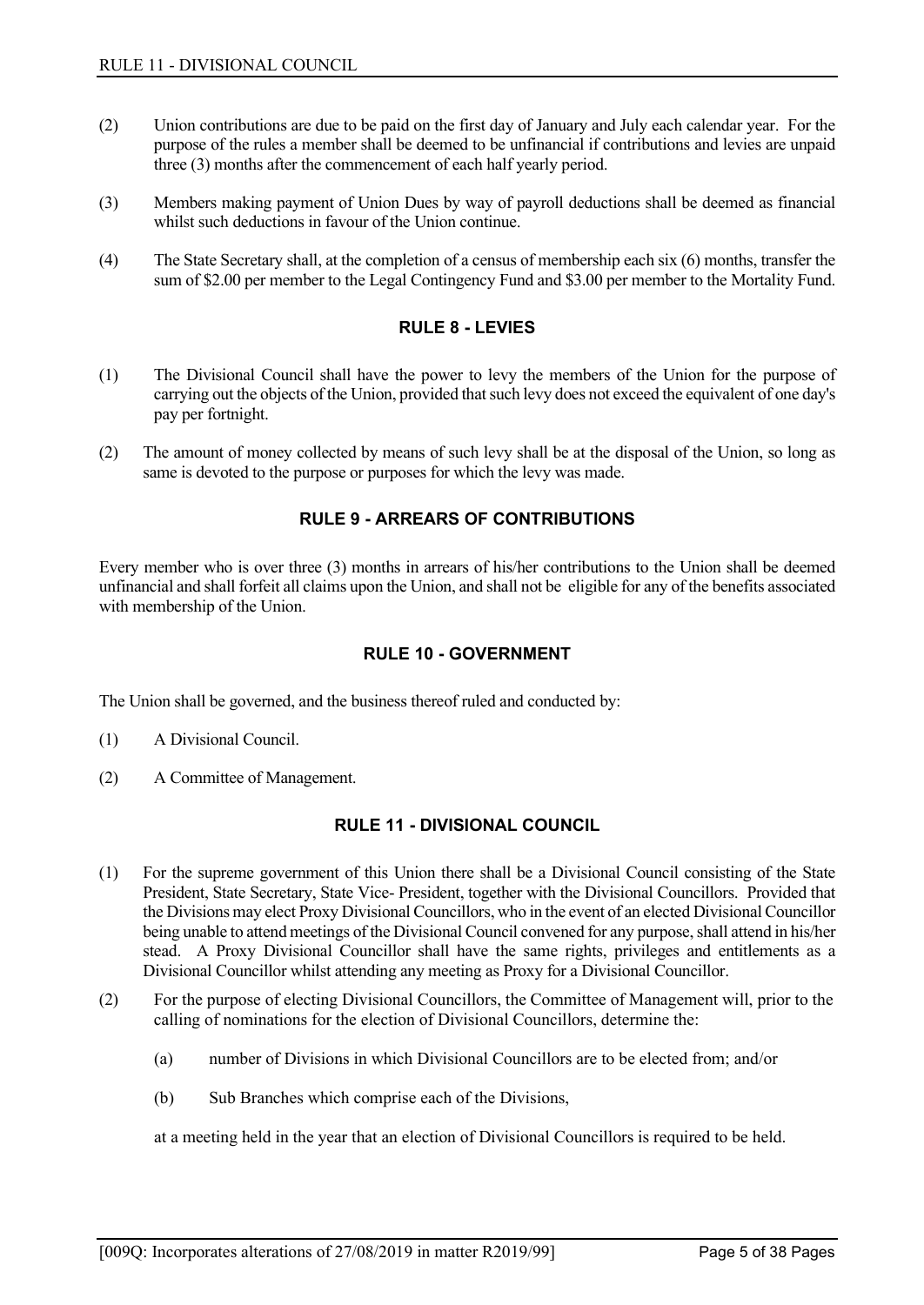- (3) One Divisional Councillor and one Proxy Divisional Councillor shall be elected by and from the members of each Division.
- (4) Subject as hereinafter provided, the State President, State Vice-President, Divisional Councillors and Proxy Divisional Councillors will be elected triennially in accordance with Rules 23 and 24.
- (5) (a) The Divisional Council shall meet in Brisbane at the registered Office of the Union or at any location decided on by the Divisional Council.
	- (b) The Divisional Council will meet not less than three times per year. The date and time of each meeting will be determined by the Divisional Council.
	- (c) In addition to Rule  $11(5)(b)$ , the Divisional Council of the Union may be convened at any time by the State President to deal with matters of urgency. In such cases, it shall not be necessary for the Divisional Council to meet in person. Rather, the Divisional Council may meet by way of telephone link, provided that the members of the Divisional Council attending the meeting are present on the telephone link at the same time.
	- (d) Such meetings shall not be included for the purposes of Rule  $11(5)(b)$ .
	- (e) The Divisional Council shall manage and control the business of the Union and shall in any matter which may arise have the power to take such action as it may think fit, so long as such action is not in conflict with the provision of any applicable industrial legislation and any amendments thereto.
	- (f) Further, the Divisional Council shall have the power to delegate to the State Secretary of the Union any and all power and authority necessary to implement or give effect to the decision of the Divisional Council.
- (6) For all meetings of Divisional Council quorum shall be half the total number of members of the Divisional Council plus one.
- (7) The Divisional Council may:
	- (a) add new Divisions or Sub Branches as they are formed; and
	- (b) remove Divisions or Sub Branches if they dissolve.

## **RULE 12 - COMMITTEE OF MANAGEMENT**

<span id="page-7-0"></span>(1) There shall be a Committee of Management which shall consist of the State President, State Vice-President, State Secretary and all Divisional Council members residing in the metropolitan area, a majority of which shall form a quorum.

The Committee of Management shall have power to deal with all matters of urgency, and may also exercise all powers necessary to deal with the day to day affairs arising in the Union which cannot reasonably be delayed until the next sitting of the Divisional Council.

This power extends to the authorising of any action, step or authorisation required by the provisions of any applicable industrial legislation in respect of any matter to which the union is a party, or any application made by the union pursuant to that legislation.

(2) The Committee of Management may be convened at any time by the State President, or as directed by Divisional Council.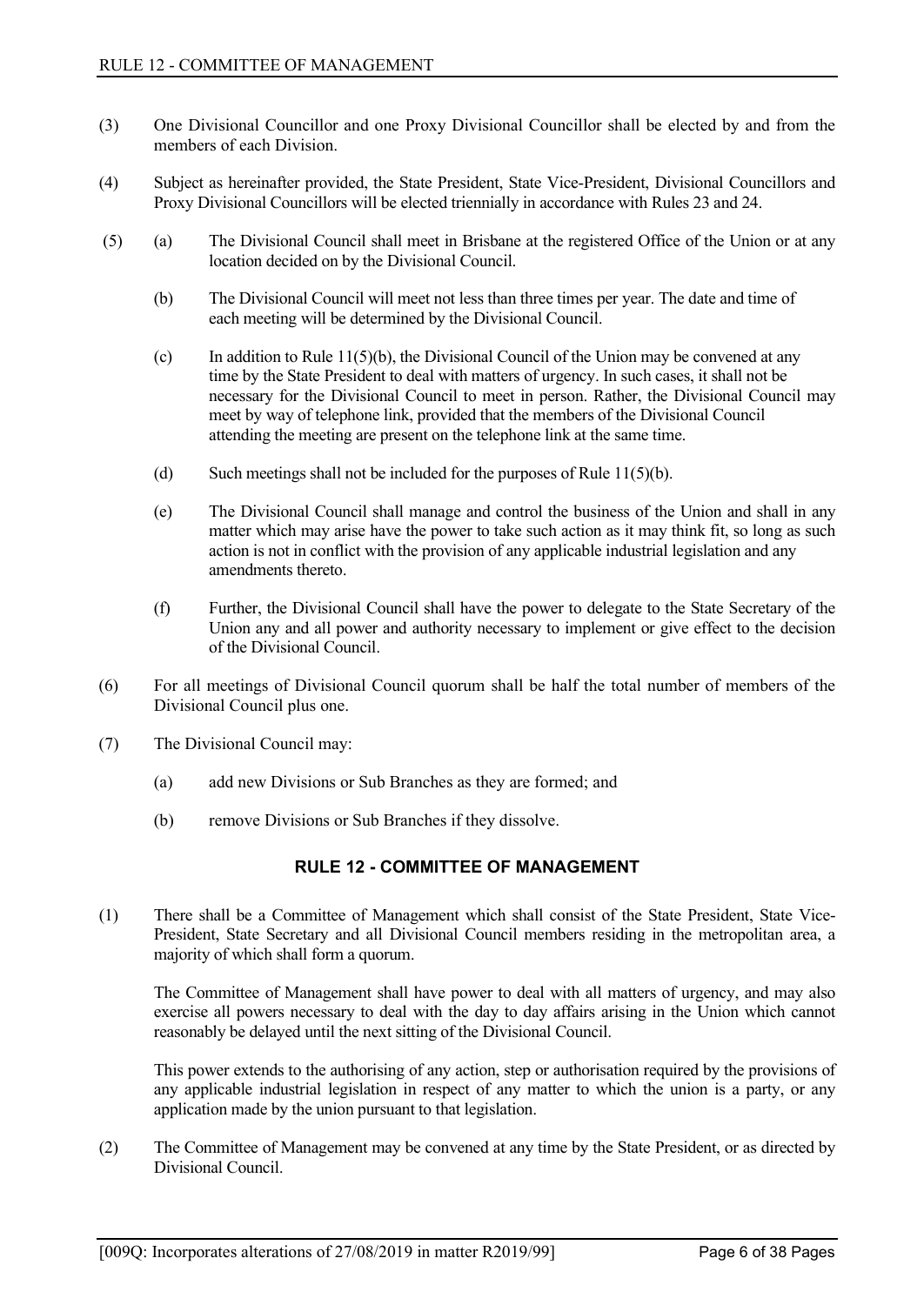- (3) Where it becomes necessary for the Committee of Management to do or determine upon any act or matter, or make any resolution or decision, it shall not be necessary to call a meeting whereat members shall personally attend, rather, it may be taken by:
	- Telephone link; or
	- Verbal flying minute

Where any act, resolution or decision is to be taken by verbal flying minute, the State Secretary will communicate clearly to the members of the Committee of Management the business and the question to be voted upon and thereupon the members or a majority thereof shall at the earliest possible moment reply to the State Secretary and give their decision or record their vote in regard to the said matter or resolution.

(4) A copy of the Minutes of each meeting of the Committee of Management including the decisions of that meeting and a copy of any decisions made in accordance with sub-clause (3) of this Rule shall be forwarded to every member of the Divisional Council within 14 days of the date of the termination of any such meeting or the making of any such decision.

## **RULE 13 - STATE PRESIDENT**

<span id="page-8-0"></span>The State President shall:

- (1) Preside at all meetings of Divisional Council and preserve order so that business may be conducted in due form and propriety.
- (2) Upon confirmation of the Minutes sign the Minutes Book in the presence of the Meeting.
- (3) Consult with the State Secretary on matters effecting the welfare of the Union and sign all necessary documents.
- (4) Receive from members, through their respective Sub Branches, complaints against the State Secretary or any other Officer of the Union and place same before the Divisional Council.
- (5) Have power to convene a meeting of the Divisional Council whenever he/she deems it necessary.
- (6) When presiding over a meeting, have a deliberative vote only.
- (7) Receive as an Honorarium an amount of \$700 per annum, such amount to be reviewed annually as determined by Divisional Council in accordance with recognised CPI annual movements. This Clause is to have application only when performing the role of President in an Honorary capacity. Should the period of Honorary service be less than twelve (12) months, a pro rata amount as determined by Divisional Council is to be paid.
- (8) Unless otherwise determined by Divisional Council, the position of State President will be that of a full time paid position with salary and conditions equivalent to that of the State Secretary.
- <span id="page-8-1"></span>(9) Be elected by and from the financial members of the Union in accordance with these Rules.

## **RULE 14 - STATE VICE-PRESIDENT**

The State Vice-President shall:

(1) When relieving the State President, perform the same duties and exercise the same rights and responsibilities as prescribed herein for that Officer.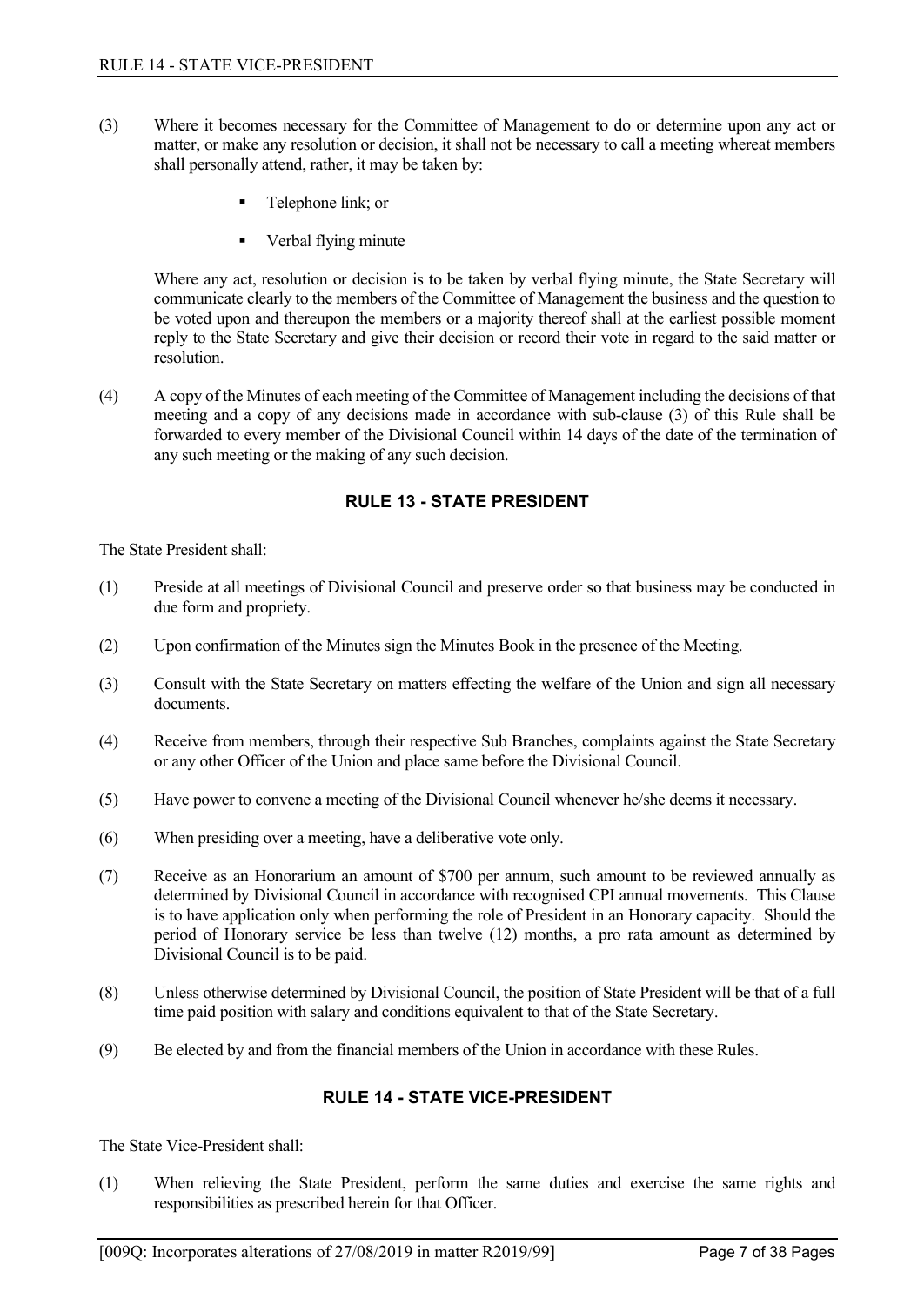<span id="page-9-0"></span>(2) Be elected by and from the financial members of the Union in accordance with these Rules.

## **RULE 15 - TRUSTEES OF UNION**

- (1) The Trustees shall be two (2) in number, elected triennially by ballot of financial members of the Union at the time of the Election of Officers in accordance with these rules.
- (2) No person shall be nominated as a Trustee unless he/she is resident in the metropolitan area and is a financial member.
- (3) Should any Trustee cease to be eligible to hold office, his/her office shall be declared vacant, and the vacancy shall be filled in accordance with these rules.
- (4) Subject as hereinafter provided, all deeds, documents of title, and security of money of the Union shall be held by such Trustees and all real and personal properties of the Union, shall be vested in and be under control of such Trustees.
- (5) May invest any accumulated funds in securities allowed by law as the Divisional Council may direct, such direction to be given at a meeting of which due notice shall have been given.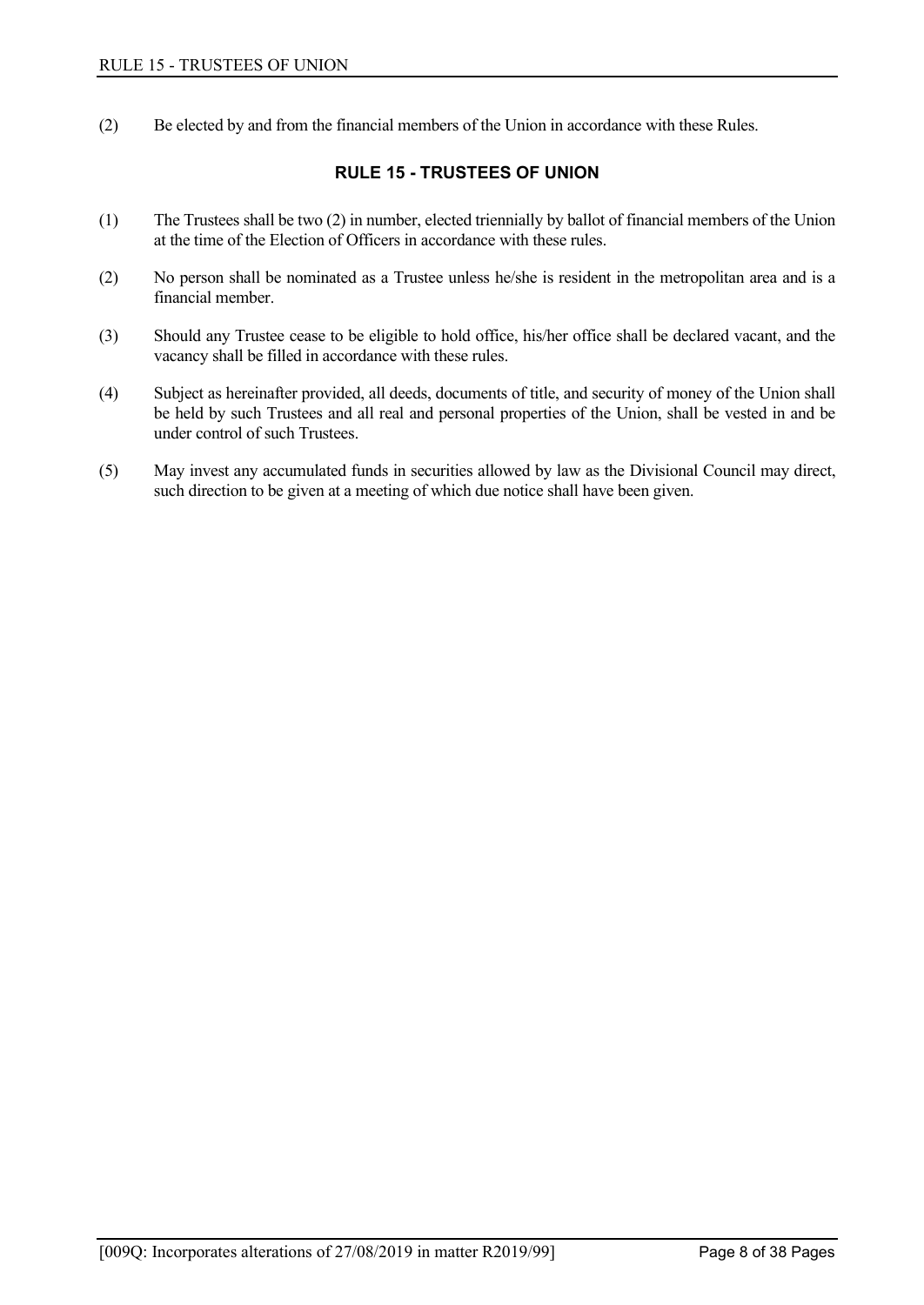## **RULE 16 - STATE SECRETARY**

- <span id="page-10-0"></span>(1) The State Secretary shall be elected by and from the financial members of the Union in the manner prescribed by these Rules. He/she shall be and remain a member of the Union. The person elected shall hold Office for a period of four (4) years.
- (2) Notwithstanding anything else where contained in these rules, he/she shall by virtue of the position of State Secretary, be a member of the Divisional Council and Committee of Management with full rights as prescribed by these rules on such bodies.
- (3) The opening and closing date of nominations and all other steps necessary to fill the position of State Secretary shall be advertised at least twice by way of the Union Newsletter and or Circular prior to the closing date of nominations.
- (4) The State Secretary shall be the registered person of the Union and shall be the person to sue or be sued on behalf of the Union.
- (5) The State Secretary shall not be eligible to hold office as a Trustee of the Union.

In the case of sickness, death, or the sudden termination of the service of the State Secretary from any cause, the State President or such other person as may be appointed by the Divisional Council shall temporarily carry out the duties of State Secretary until the vacancy is filled in accordance with these rules.

## **RULE 17 - DUTIES OF STATE SECRETARY**

- <span id="page-10-1"></span>(1) The State Secretary shall attend to Union business at the registered office, or where required for Union business on weekdays.
- (2) The State Secretary is fully authorised to sign and execute all documents on behalf of the union, provided that the signing or executing is undertaken in accordance with these rules. The State Secretary is fully authorised to undertake any act or step required by any relevant industrial legislation in respect of a matter to which the Union is a party or in respect of any application brought by the Union.
- (3) Keep all books and accounts necessary for carrying on the general work of the Union.
- (4) Conduct all correspondence between the Union and its Sub Branches and between the Union, and all other relevant parties.
- (5) Attend all meetings of the Divisional Council and Committee of Management.
- (6) Have recorded the minutes and proceedings of the Divisional Council and/or Committee of Management and Sub Committees appointed by the Divisional Council together with an extract of the opinions expressed by members present thereat with regard to the business being transacted.
- (7) Produce at each meeting of the Divisional Council all relevant correspondence received by him/her together with a copy of all correspondence sent out by him/her.
- (8) Deleted.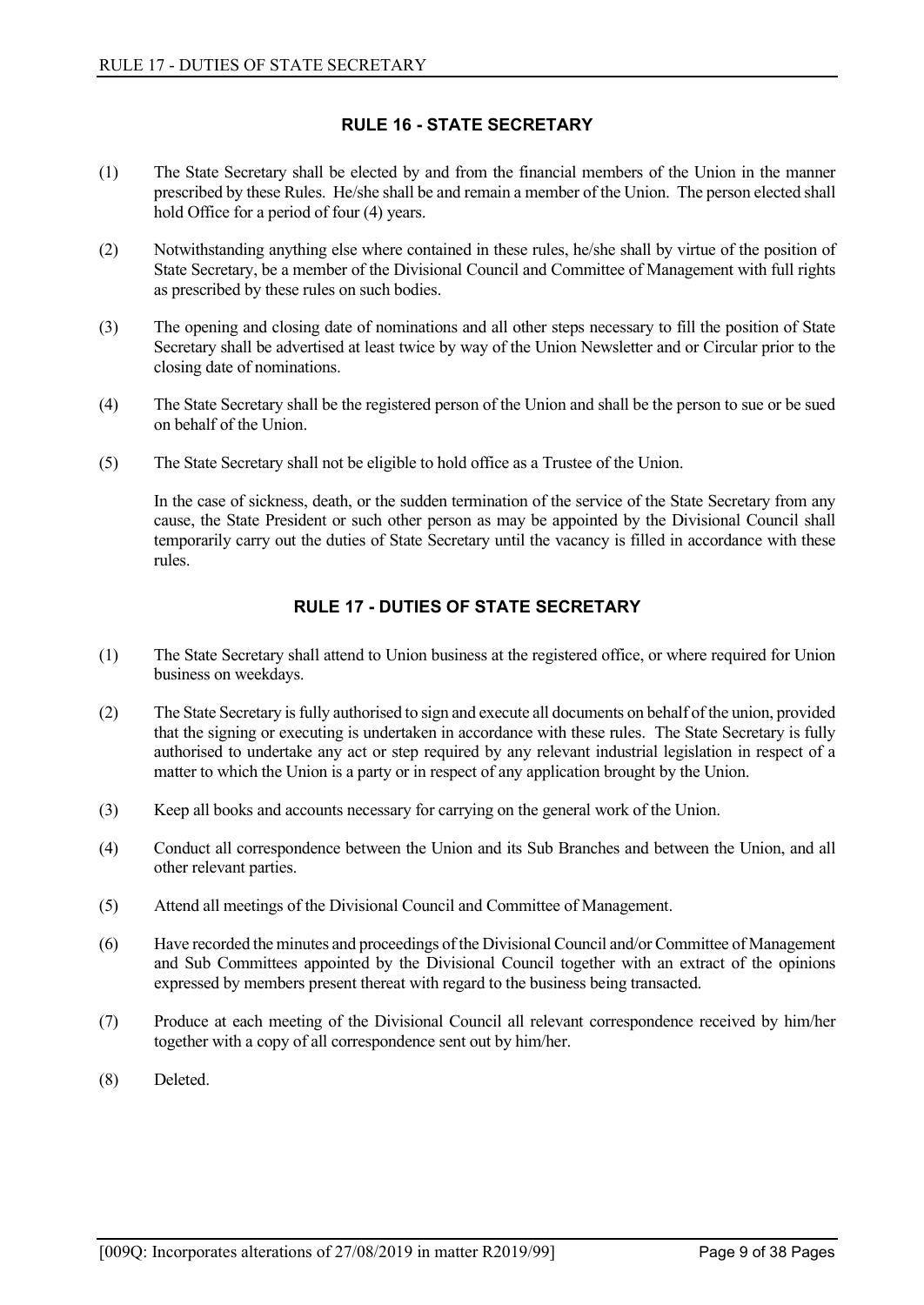- (9) Keep a register of the names of Officers and members with their addresses as far as is known at the registered Office of the Union, the same to be open for inspection at all convenient times to the registrar or persons appointed by the latter.
- (10) Prepare and submit annually to the Divisional Council an audit of the Union's accounts.
- (11) The State Secretary shall be responsible for the notification to the Commission, in the prescribed manner, of the existence or likelihood of an industrial dispute involving the Union or any section of the Union or any member represented by the Union in the dispute.
- <span id="page-11-0"></span>(12) The State Secretary shall have the custody of the seal of the Union which shall be used only on the authority of the Divisional Council and shall, together with the State President or Vice-President sign any instrument to which the seal is affixed.

## **RULE 18 - SUB BRANCHES**

- (1) If the Council decided to form a Sub Branch at any place, either in response to a memorandum or on its own initiatives, the President and Secretary of such Council shall take all steps in their opinion necessary for the formation of such Sub Branch and shall appoint temporary Officers of such Sub Branch, to act until such Sub Branch duly elects its own Officers.
- (2) There shall be a Sub Branch Committee in each Sub Branch which shall consist of the Sub Branch Officers. The Sub Branch Officers shall be Chairperson, Vice-Chairperson, Secretary and four (4) Committee Members.

The Sub Branch Officers shall be elected every three (3) years by ballot of the whole of the members of the Sub Branch in accordance with these Rules.

- (3) No Sub Branch shall carry into effect any Petition, Deputation, or formulate any Depot Policy which would affect the existing working conditions of either neighbouring Sub Branches, or the whole or any of the Division's members, unless the Petition, Deputation, or Depot Policy has been approved by the majority of members of such Sub Branch meeting or the majority of the Sub Branches. Such Petition, Deputation, or Depot Policy shall be ratified by Divisional Council before being carried into effect.
- (4) At all meetings of Sub Branch Committees, two (2) Committee members, in addition to the Chairperson and Secretary, shall constitute a quorum.
- (5) Deleted.
- (6) The Sub Branch Chairperson, in conjunction with the Sub Branch Secretary, shall be the official medium between the local employer and Sub Branch members.

In the absence of the Chairperson, the Vice-Chairperson shall act, and in the absence of both the Chairperson and Vice-Chairperson, a member of the Sub Branch Committee shall act in conjunction with the Secretary as the medium between the employers and the members.

- (7) At Sub Branch meetings five (5) financial members will constitute a quorum.
- (8) A meeting of a Sub Branch of the Union may be summoned by the Sub Branch Secretary by the posting of a notice in the Union notice case at least one week prior to the date of the meeting. This notice shall clearly state the date, time and location of the Sub Branch meeting.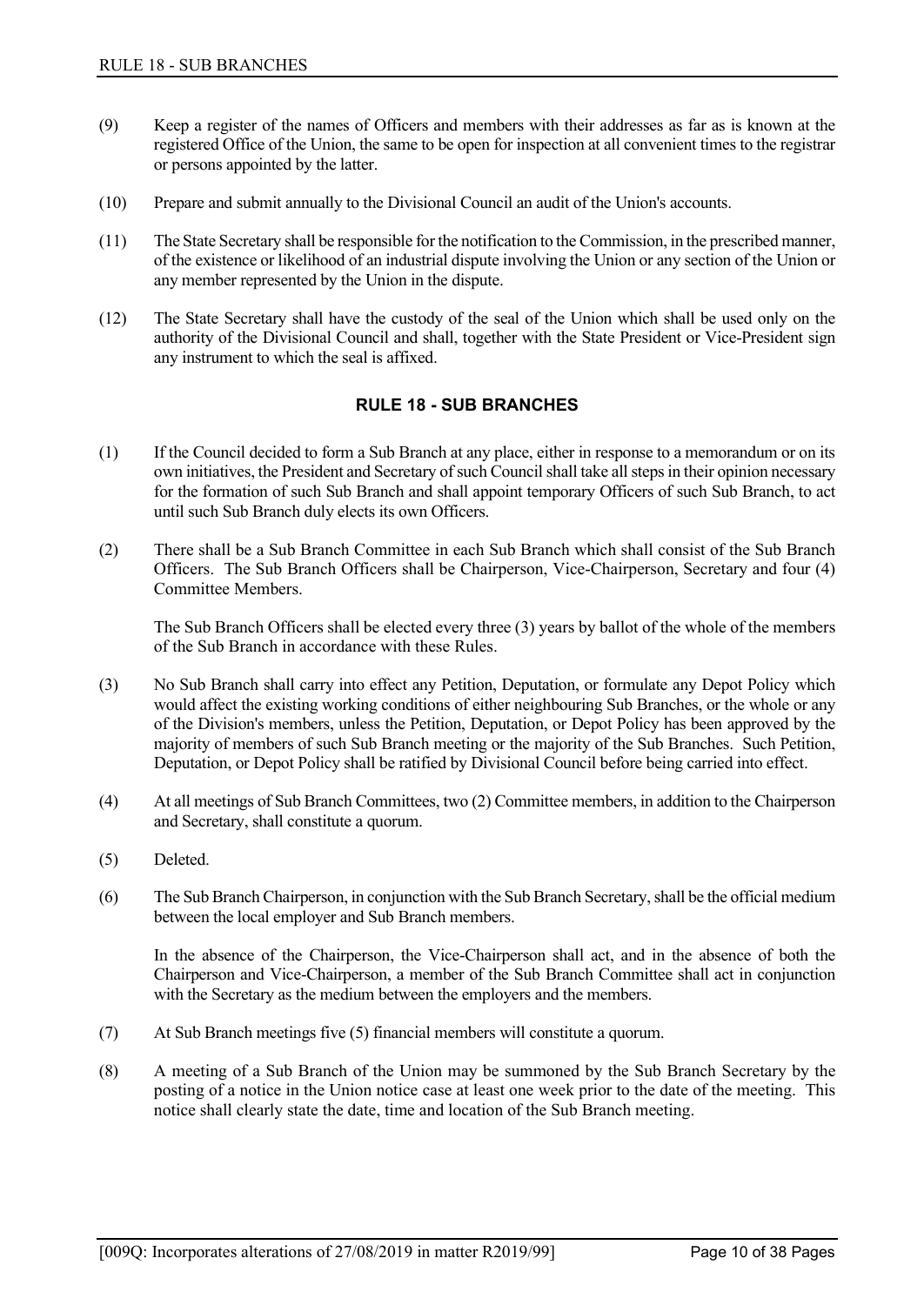(9) A meeting of a Sub Branch Committee may be summoned by the Sub Branch Secretary who shall clearly communicate to all members of the Sub Branch Committee, verbally or in writing, the date, time and location of the Committee meeting.

## **RULE 19 - SUB BRANCH SECRETARY**

<span id="page-12-0"></span>(1) The Sub Branch Secretary shall attend, where practicable, all ordinary or special meetings of his/her Sub Branch.

The Sub Branch Secretary shall be responsible for notifying all members of the Sub Branch, the time and place of all ordinary or special meetings. This to be activated by way of posting suitable notice in the workplace.

- (2) The Sub Branch Secretary must give one (1) months notice of resignation from this position where practicable.
- (3) Compile and forward to the State Secretary, not later than the 15th of July annually, a register of Sub Branch members recruited during the preceding 12 months.
- (4) A member holding office as Sub Branch Secretary shall be exempt from temporary or rotary or permanent transfer during the term of office, except when the transfer is for the purpose of promotion.
- (5) That Sub Branches be required to report to the State Secretary every three (3) months as to their activities and functions.
- <span id="page-12-1"></span>(6) Forward monthly to the State Secretary, advice of movement of members, that is transfers into or out of depots, new members, deceased members and resignations.

## **RULE 20 - DUTIES OF SUB BRANCH CHAIRPERSON**

The Sub Branch Chairperson shall preside at all meetings of his/her Sub Branch, where practicable and conduct the business with propriety and decorum. He/she shall sign all official documents and Minutes of his/her Sub Branch, and, when necessary, or on the request of twelve financial members or half the Sub Branch membership, whichever is the lesser, shall convene or order special meetings of his/her Sub Branch or Sub Branch Committee. He/she shall have a deliberative vote only.

## **RULE 21 - DUTIES OF SUB BRANCH VICE-CHAIRPERSON**

<span id="page-12-2"></span>The Sub Branch Vice-Chairperson shall assist the Sub Branch Chairperson in conducting the business of the Sub Branch meetings and preside in the Sub Branch Chairperson's absence, when he/she shall then exercise the rights conferred on that officer. In the absence of the Sub Branch Chairperson and Sub Branch Vice-Chairperson the meeting shall elect its own Chairperson.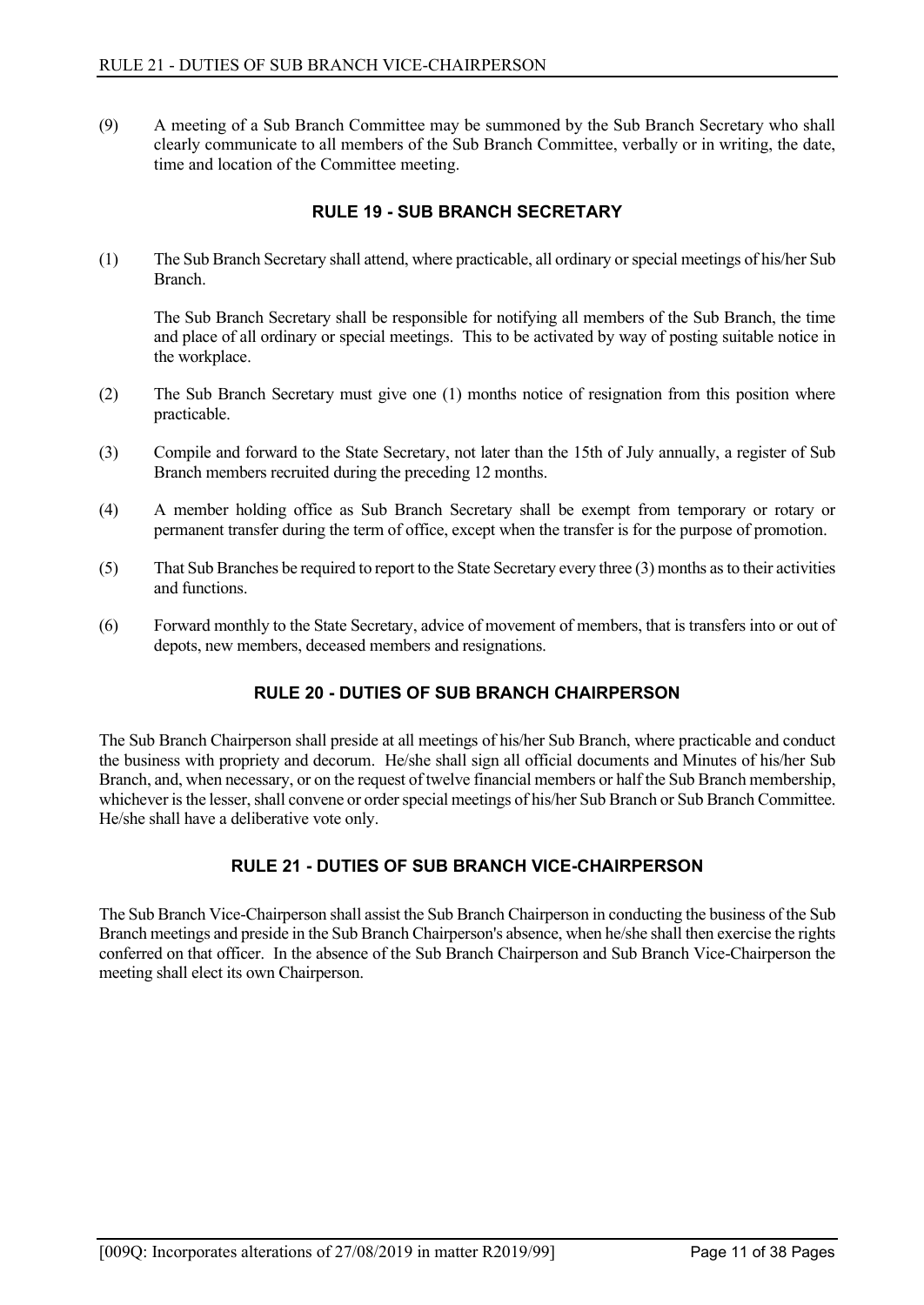## **RULE 22 - RETURNING OFFICER**

- <span id="page-13-0"></span>(1) Whenever it is necessary to take a ballot or referendum of the Union, or Division, or Sub Branch for any purpose other than for the election of office bearers, the Divisional Council or Sub Branch meeting as the case may be, shall have power to appoint a member of the union as Returning Officer, and any necessary Deputy Returning Officers for the purpose of conducting such ballot or referendum. Provided that no person shall be appointed a Returning Officer or Deputy Returning Officer in respect of any election for any position for which he/she is a candidate, nor shall he/she be the holder of any other office, nor be an employee of the Union, or Sub Branch.
- (2) In addition to the duties described in Rules 22 and 23 hereof, the Returning Officer or Deputy Returning Officer, as the case may be, shall be responsible for the safe custody of the ballot papers in his/her possession for distribution to members and also for the control of the ballot box provided to receive the ballot papers deposited in it by members who have exercised their vote.
- (3) The Returning Officer shall obtain from the printer a certificate setting out the number of ballot papers the latter has printed for each ballot conducted.
- (4) In the case of a referendum, the question or questions to be decided shall be clearly expressed on the ballot paper and the manner of voting for or against the proposition shall be stipulated.
- (5) In the case of the election of officers, the Divisional Council shall have the power, subject to the relevant industrial legislation, to appoint a manager of the election. Such manager of election shall act in accordance with the provisions of Rule 24. However, no person shall be appointed manager of election in respect of any election for any position for which he/she is a candidate, nor shall he/she be the holder of any other office, nor be an employee of the Union.

## **RULE 23 - ELECTION OF OFFICERS**

- <span id="page-13-1"></span>(1) The election of Officers of this Union shall be in accordance with these Rules or as determined by the statutory requirements of the relevant industrial legislation, or any other such act that impinges on the election of Officers of the Union.
- (2) In the event of a member gaining election for more than one (1) position, at either Divisional Council or Sub Branch level he/she shall be deemed to become the holder of the senior position and consequently forfeits the election of the junior position. The nominee with the next highest number of votes shall be declared the holder of the junior position.
- (3) For the purpose of elections, positions on the Divisional Council in seniority order are:

State Secretary , State President , State Vice-President ,

Divisional Councillors, Proxy Councillors.

(4) For the purpose of elections, positions in Sub Branches in seniority order are:

Sub Branch Secretary, Sub Branch Chairperson, Sub Branch Vice-Chairperson,

Committee members.

(5) Positions at the Divisional and Sub Branch levels may be held simultaneously by any elected member, other than the State Secretary, including a Trustee.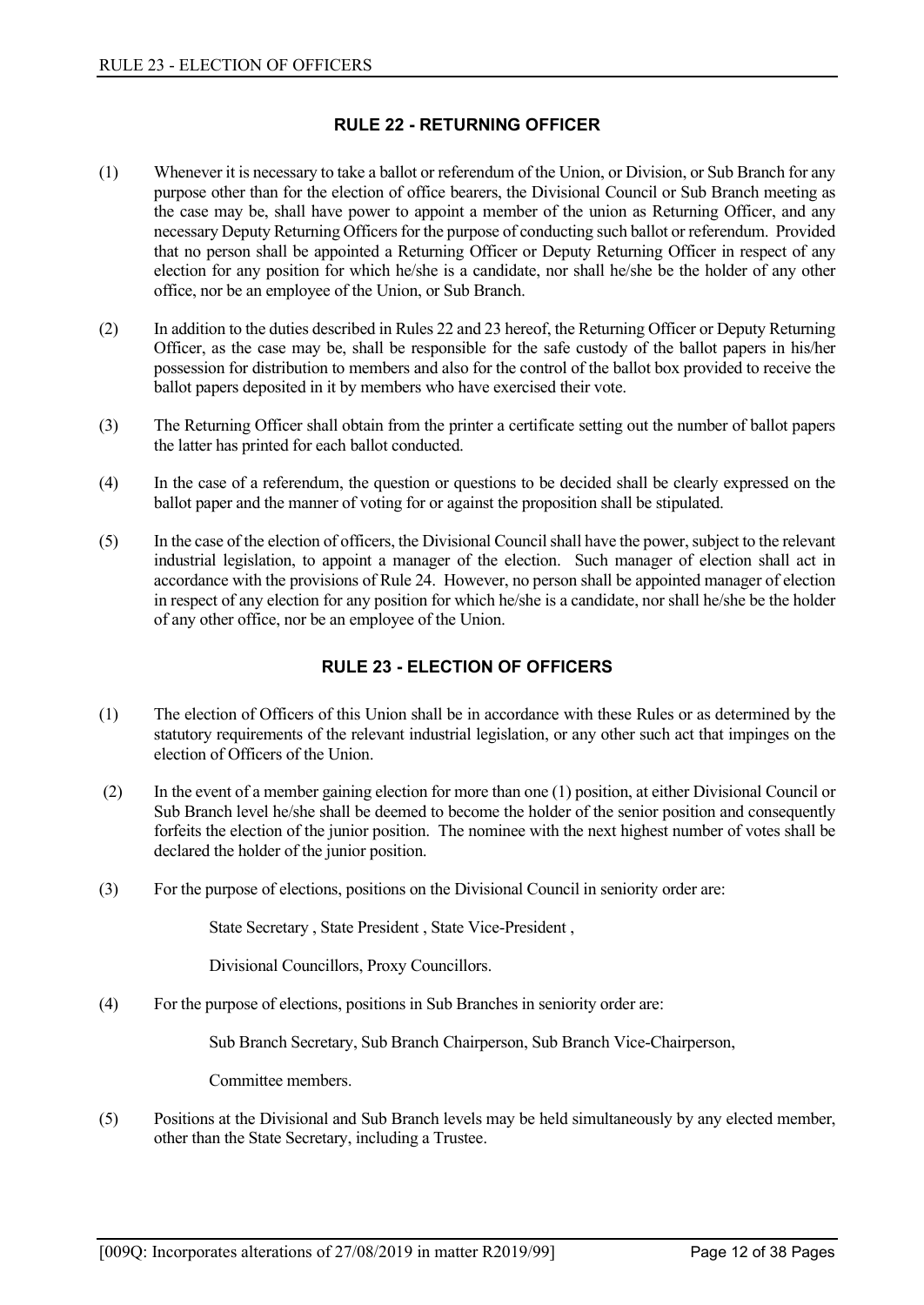## **RULE 24 - BALLOTS**

#### <span id="page-14-0"></span>PART 1—DEFINITIONS

(1) Definitions

In these rules—

"ballot box" means a ballot box kept under section 17.

"candidate", for an election, means a person—

- (a) who has nominated as a candidate for the office the election is about; and
- (b) whose nomination has been accepted under section 7(c); and
- (c) whose nomination has not been withdrawn.

"eligible member" means a person who was a financial member of the organisation 30 days before the starting time for nominations.

"higher office" means—

- (a) for the office of management committee member—any office other than the office of trustee; or
- (b) for the office of president—the office of secretary; or
- (c) for the office of vice-president—the office of president or secretary.

**"**initialled**"** by the manager of an election includes being marked with a facsimile of the manager's initials.

**"**member**"** means a member of the organisation.

**"**relevant year**"** means the calendar year commencing on January 1 immediately following the expiry of a term of office under these rules.

**"**return envelope**"** see section 16(a)(ii).

**"**roll**"**, for an election, means the roll of voters prepared for the election under section 11.

**"**scrutineer**"** means—

- (a) a candidate who acts personally as a scrutineer; or
- (b) a person appointed as a scrutineer for a candidate under section 24.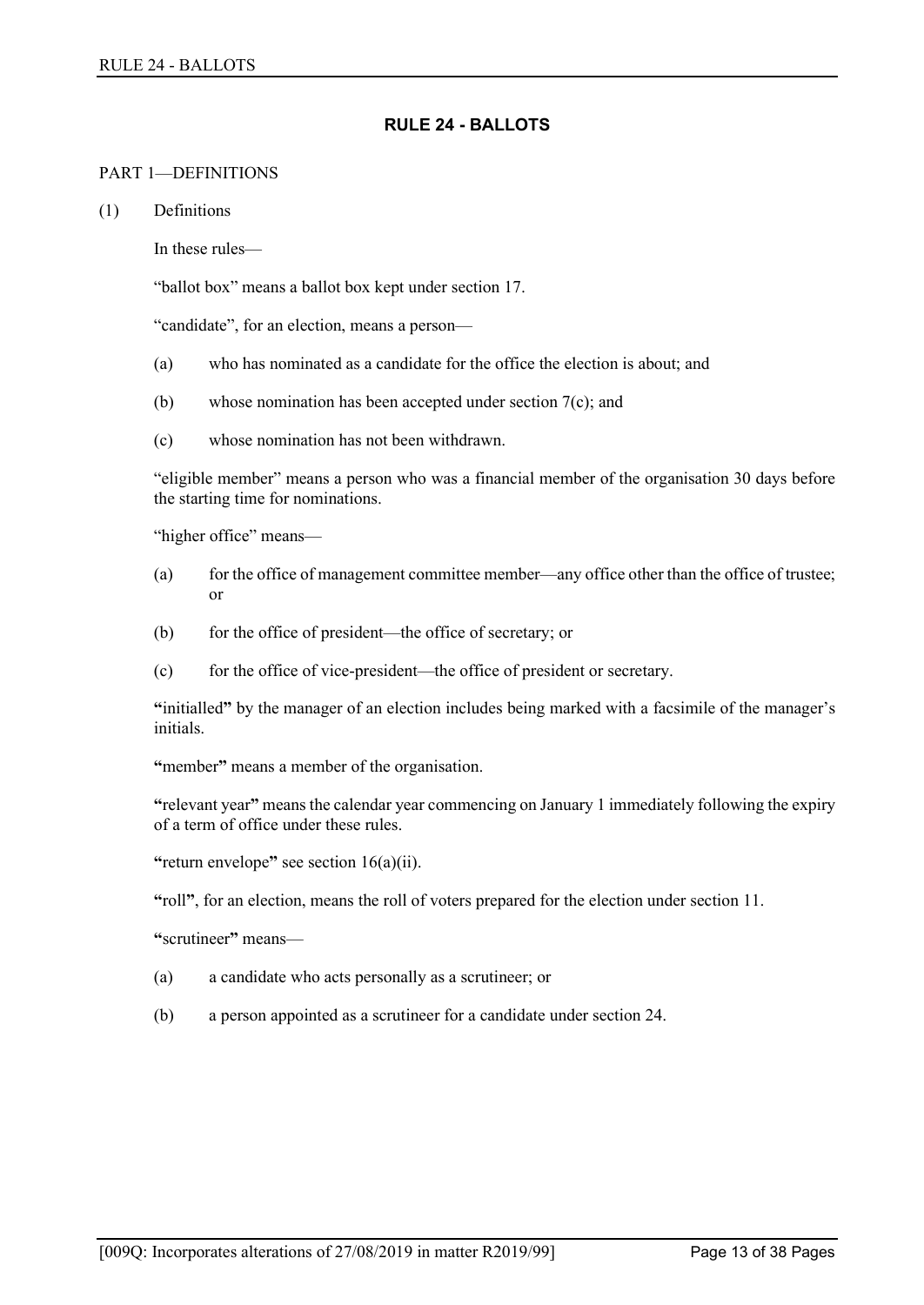**"**secretary**"** means—

- (a) the person holding office as the organisation's secretary; or
- (b) another officer of the organisation, however described, who has the functions of the organisation's secretary.

**"**trustee**"** means the office of a person holding, whether as trustee or otherwise, property—

- (a) of the organisation; or
- (b) that the organisation has a beneficial interest in.

**"**voter**"** means a person—

- (a) who is an eligible member; and
- (b) whose name is on the roll under section 11.

**"**voting material**"** see section 16(a).

#### PART 2—MANAGER OF ELECTION

- (2) Manager of election—functions and powers
	- (a) The manager of an election
		- (i) must not influence, or attempt to influence, the outcome of the election; and
		- (ii) may take the action, and give the directions, the manager considers reasonably necessary to ensure that the processes under which the election is conducted are transparent; and
		- (iii) must ensure suitable arrangements are made with Australia Post for the return of ballot papers to a box or locked bag at a post office.
	- (b) The manager of an election other than an electoral officer may take the action, and give the directions, the manager considers reasonably necessary—
		- (i) to ensure no irregularities happen in the election; or
		- (ii) to remedy a procedural defect that appears to the manager to exist about the election.
	- (c) To ensure the integrity of an election, the address for return of ballot papers must not be the organisation's usual postal address.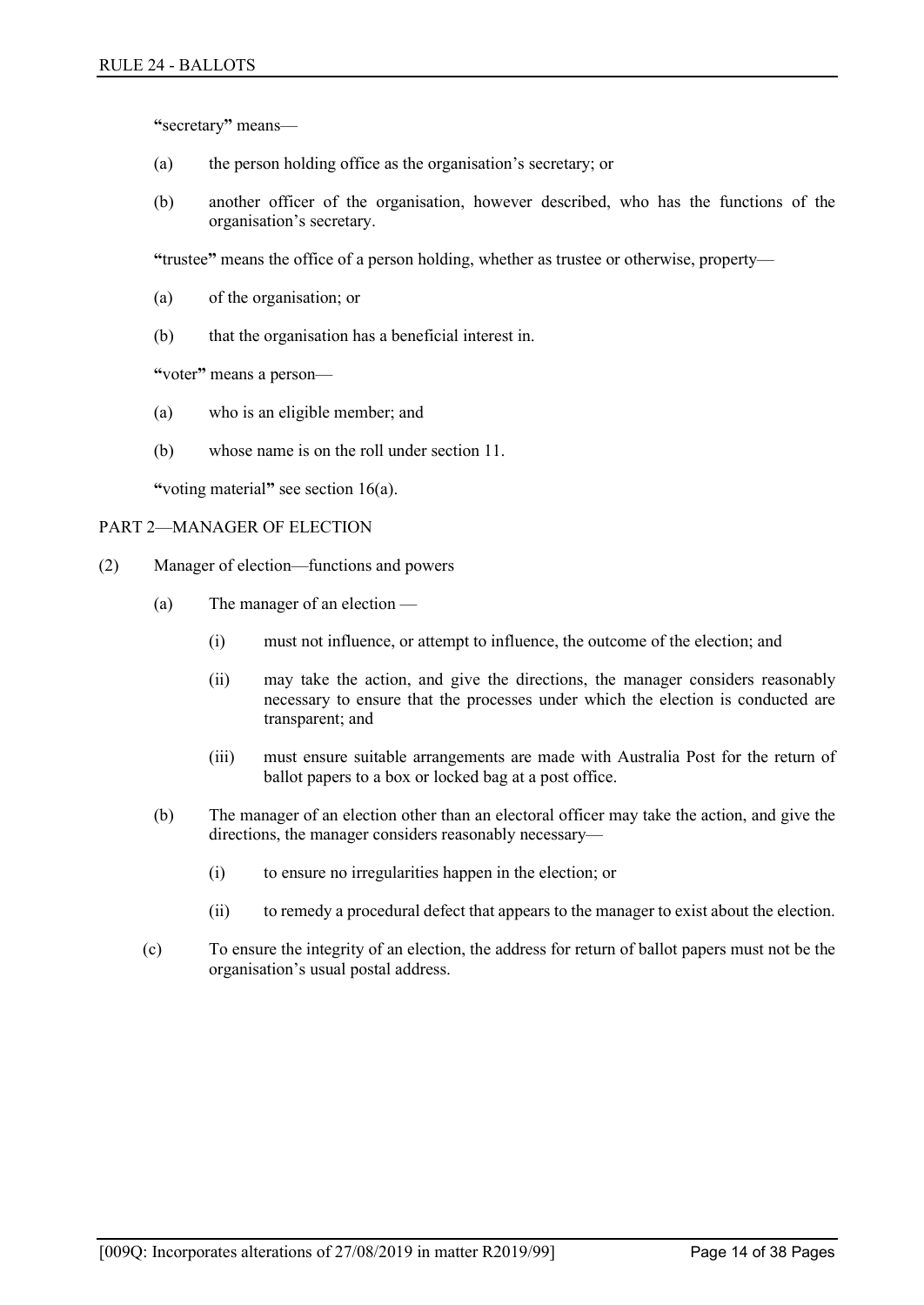#### PART 3—PRE-ELECTION PROCEDURES

- (3) Closing day and time for nominations
	- (a) The manager of the election must fix the opening day and closing day for nominations for office.
	- (b) The closing day for nominations shall be a date that allows for a ballot process to be conducted in accordance with these rules before the expiry of the term of office of the position for which the nominations are called.
	- (c) The closing day must be at least 28 days after notice is given under section 5.
	- (d) Nominations open at midday on the opening day and close at midday on the closing day.
- (4) Starting and finishing days of ballot
	- (a) If a ballot becomes necessary under section 9, the manager of the election must fix the start and finish days for the ballot to decide the result of the election.
	- (b) The start day must not be before the closing day for nominations for the offices to be filled at the election.
- (5) Calling for nominations
	- (a) The manager of the election must call for nominations for the offices to be filled by notice given to members in 1 of the following ways—
		- (i) by post to each member at the address recorded in the members register;
		- (ii) if the organisation publishes a journal or newsletter that it gives to its members free of charge, by advertisement in the journal or newsletter;
		- (iii) in a daily newspaper circulating in the area where the organisation's members live or work.
	- (b) The notice must state—
		- (i) the opening day for nominations; and
		- (ii) the closing day for nominations; and
		- (iii) that nominations for office—
			- (a) open at midday on the opening day; and
			- (b) close at midday on the closing day; and
		- (iv) who may nominate as a candidate in the election; and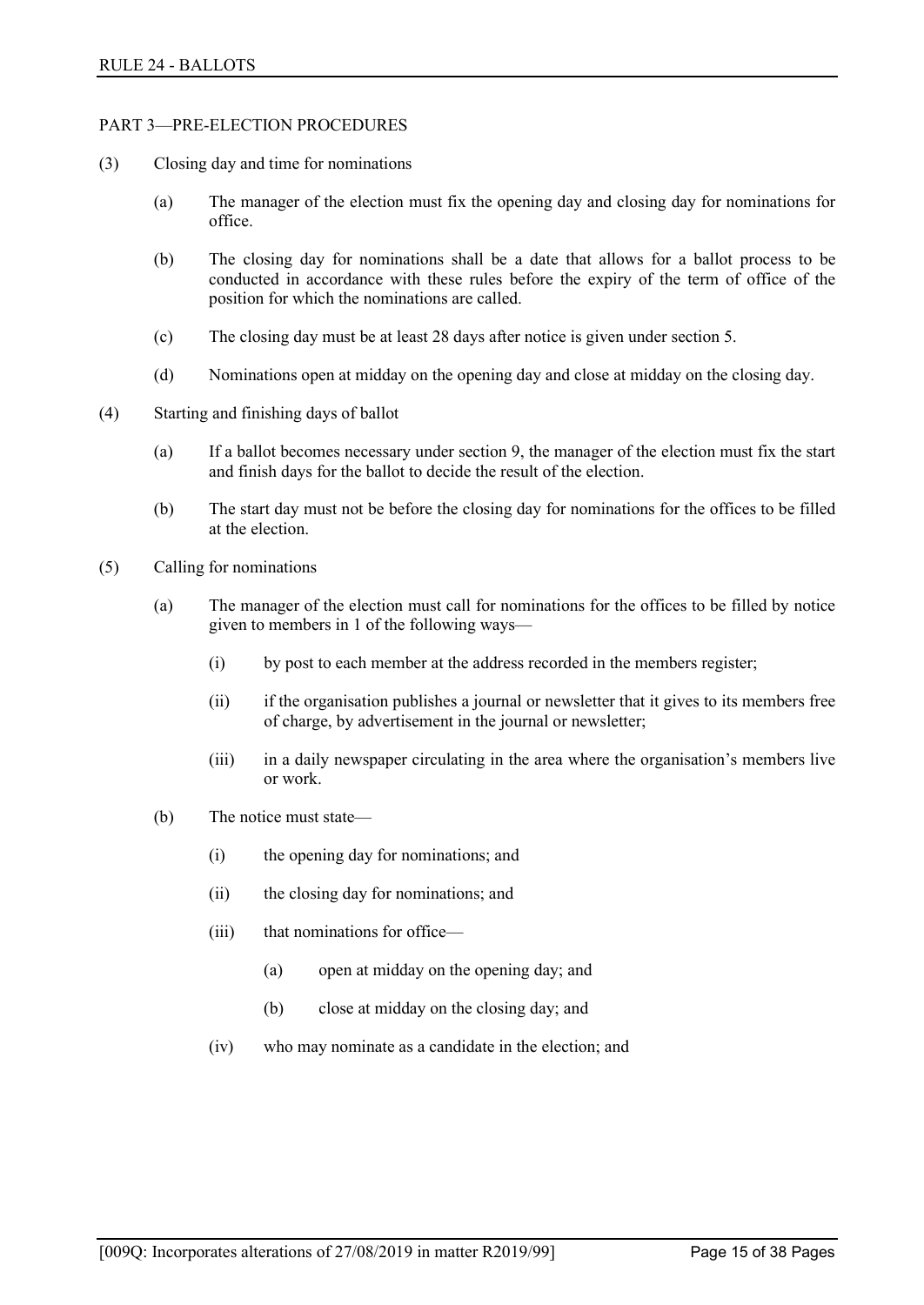- (v) that nominations for office must be written, signed by the nominee, nominated and seconded by financial members of the Union, and given to the manager before nominations close; and
- (vii) the starting and finishing days for a ballot to decide the result of the election if a ballot becomes necessary under section 9; and
- (viii) that only a person who was a financial member 30 days before the opening time for nominations may vote in the election; and
- (ix) that the ballot will be decided by a first-past-the-post system of voting.
- (6) Who may nominate

A person eligible to nominate for election is a person who was financial at the time of nomination and;

- (a) for the position of State Secretary, has attended 25% of the meetings of his/her Sub Branch in the twelve months immediately preceding the closing date for nominations, provided that where absence from his/her Sub Branch meetings was due to attendance at other meetings of the Union, or engagement in Union duties, they shall not be required to meet the requirements of this provision.
- (b) for the position of President, Vice President and Divisional Councillor, has attended 25% of the meetings of his/her Sub Branch in the twelve months immediately preceding the closing date for nominations, provided that sitting members of the Divisional Council whose absence from their Sub Branch meeting has been due to their attendance at meetings of the Council, shall not be required to have completed such attendance.
- (c) for the position of State Secretary, only a person who:
	- (i) complies with subsection (a);
	- (ii) is an Ordinary Member, financial as at the date of the calling of the nominations; and
	- (iii) has been continuously financial for a period of two (2) years, may nominate for office.
- (d) for the positions of President, Vice President and Divisional Councillor, is a person who complies with sub section (b), and has twelve months financial membership of the Union.
- (e) for all other positions, was a financial member of the Union 30 days before the starting time for nominations.
- (7) Nomination procedure
	- (a) A nomination for office must be nominated and seconded by a financial member of the Union and signed by the nominee and given to the manager of the election before nominations close.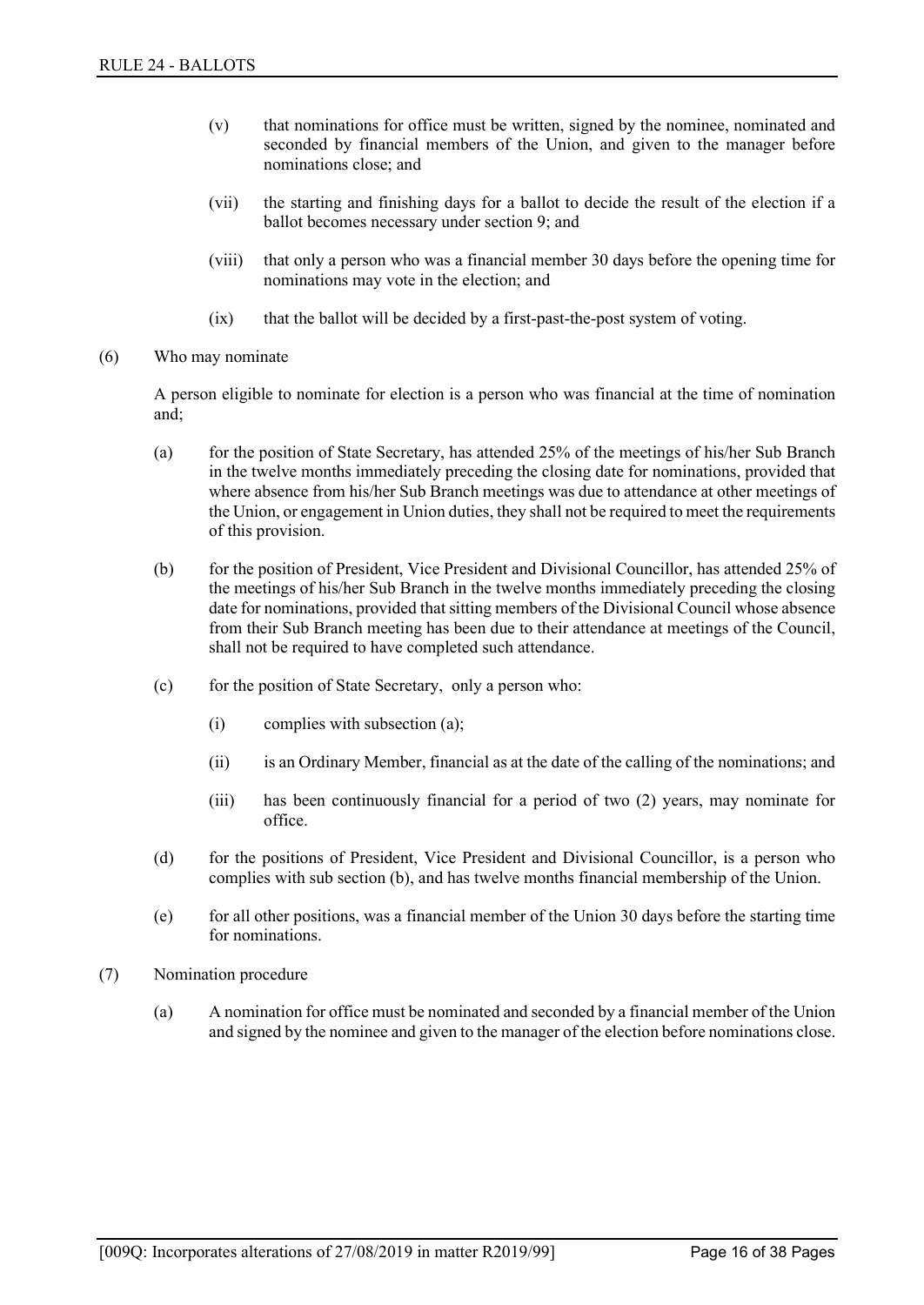- (b) A person may nominate for more than 1 office.
- (c) The manager must accept a nomination if—
	- (i) it complies with subsection (a); and
	- (ii) the nominee is an eligible member.
- (d) A candidate may withdraw the candidate's nomination by written notice given to the manager no later than 7 days after nominations close.
- (8) What happens if a nomination is defective
	- (a) The manager of the election must reject a nomination given to the manager of the election after nominations have closed.
	- (b) If a nomination for an office is defective, other than because the nominee is not qualified to hold the office or because the nomination was made after the closing time, the manager must—
		- (i) reject it; and
		- (ii) give the nominee notice of the defect; and
		- (iii) if practicable, give the nominee an opportunity to remedy the defect provided that, where practicable, such opportunity shall be for not less than seven days.
	- (c) If practicable, the notice must be given before nominations close.
	- (d) Failure to give the notice does not invalidate the election.
- (9) When a ballot must be held

If there are more candidates for election to an office than the number to be elected, the manager must conduct a secret postal ballot under part 4.

(10) Election without ballot

The manager of the election must declare a candidate elected to an office if—

- (a) nominations have closed; and
- (b) the candidate does not hold another office; and
- (c) the candidate has—
	- (i) not nominated for a higher office; or
	- (ii) nominated for a higher office and is not elected to the higher office; and
- (d) if the election is for president, vice president or secretary—the candidate is the only candidate; or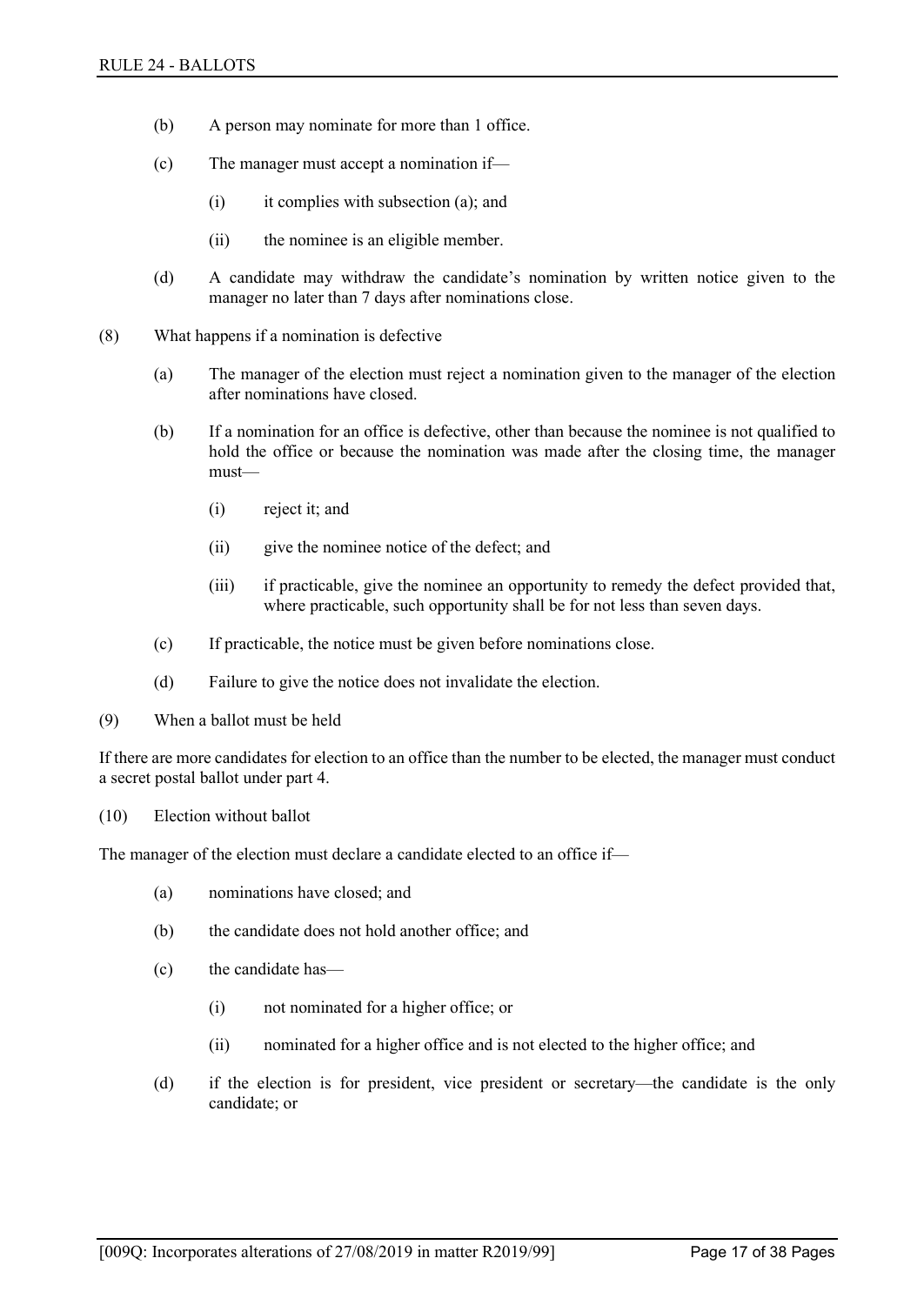(e) if the election is for another type of office—the number of candidates for the office is not more than the number of offices of the same type to be elected at the same time.

#### PART 4—CONDUCTING BALLOTS

Division 1—General

- (11) Roll—preparation
	- (a) A roll for a ballot must be prepared at the direction of the manager of the election.
	- (b) The manager must ensure the roll—
		- (i) states—
			- (a) the name of each person who is an eligible member of the organisation in alphabetical order; and
			- (b) each eligible member's address, opposite their name; and
		- (ii) is closed 30 days before the day on which nominations open.
		- (iii) is completed when nominations for the election close.
	- (c) The organisation must give the manager—
		- (i) a copy of its members register; and
		- (ii) access to the organisation's records reasonably necessary for the manager to ensure the roll is accurate.
- (12) Roll—inspection
	- (a) The manager of the election must make the roll for the election available for inspection—
		- (i) in the period that—
			- (a) starts on the day after the roll must be completed under section 11; and
			- (b) ends 30 days after the result of the election is declared; and
		- (ii) at the manager's office when it is open for business.
	- (b) A candidate, member or a person authorised by the manager may inspect the roll, free of charge.
	- (c) If, during the period stated in subsection (a), a candidate or member asks for a copy of the roll or a stated part of the roll, the manager must give the person the copy, free of charge.
- (13) When someone can claim a right to vote
	- (a) Despite section 11(b), if an eligible member's name does not appear on the roll, the member may apply to the manager of the election to have the member's name included on the roll.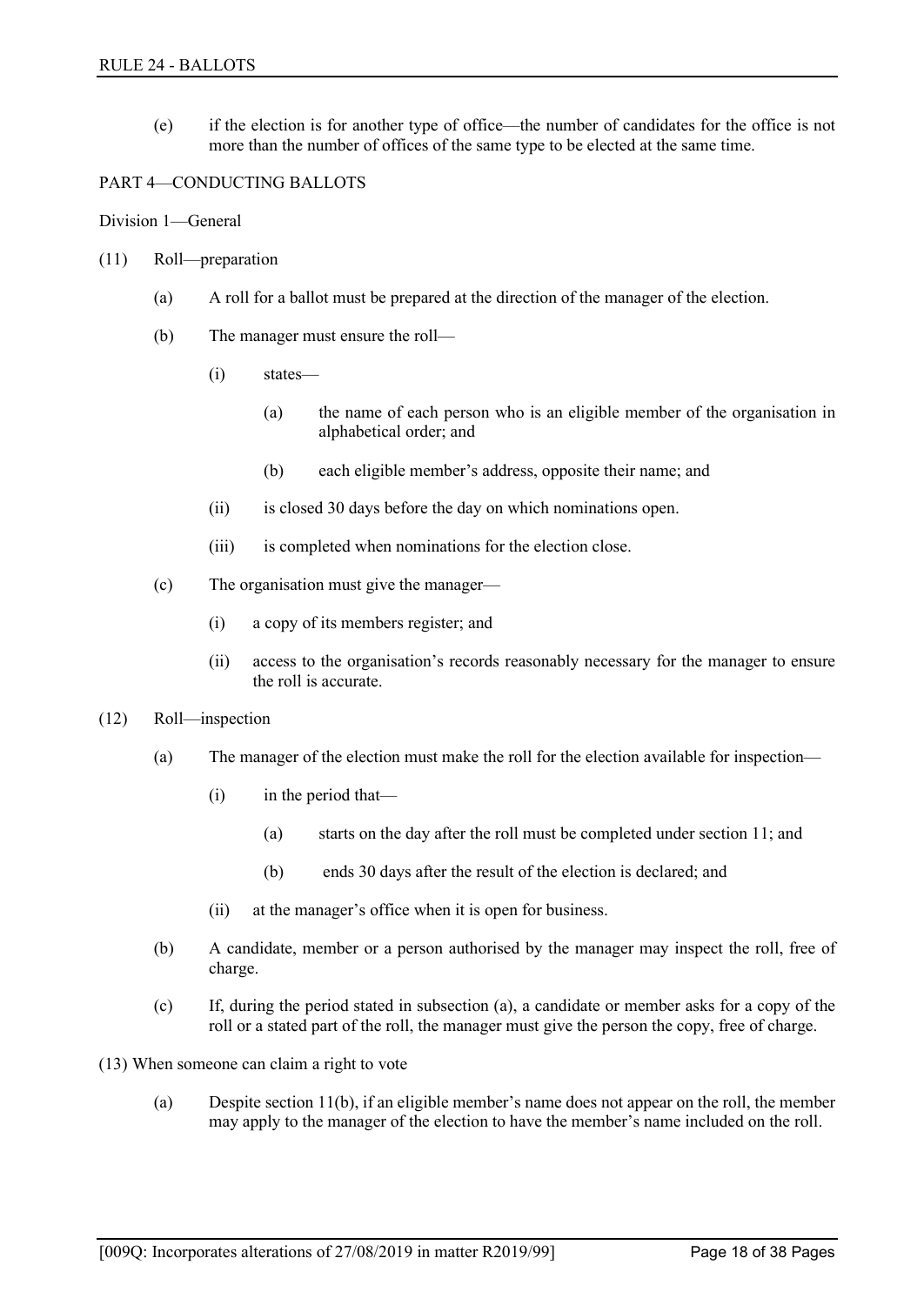(b) If the manager is satisfied the applicant is an eligible member, the manager must include the applicant's name on the roll.

Division 2—Voting material

- (14) Ballot papers
	- (a) A ballot paper for the election must
		- (i) have a watermark or other distinctive pattern that prevents it from being reproduced other than by the manager or a person authorised by the manager; and
		- (ii) be of paper that will hide a vote marked on it from view when it is folded once; and
		- (iii) be a different colour from the colour used for ballot papers at the 2 previous elections held for the organisation; and
		- (iv) list the names of each candidate once only for each office the election is for, with the surname first, followed by the candidate's other names; and
		- (v) state how the voter may vote; and
		- (vi) state that the voter must sign the declaration envelope or the vote will not be counted; and
		- (vii) state that the voter must return the ballot paper to the manager so it is received on or before the finish day of the ballot.
	- (b) The order of names on the ballot paper must be decided by lot.
	- (c) If 2 or more candidates have the same surname and first names, the candidates must be distinguished in an appropriate way.

#### *Example*—

The occupation of each candidate may be added to the ballot paper.

- (15) Declaration Envelope
	- (a) The declaration envelope provided to a voter by the manager of election must comply with the following form:
		- (i) the declaration envelope must be a smaller envelope that fits inside the return envelope without needing to be folded;
		- (ii) the declaration envelope must contain on it a removable flap or label with the following details printed on it:
			- (a) the name and postal address of the voter;
			- (b) the declaration mentioned in section  $(15)(b)$ ;
			- (c) a place for the signature of the voter.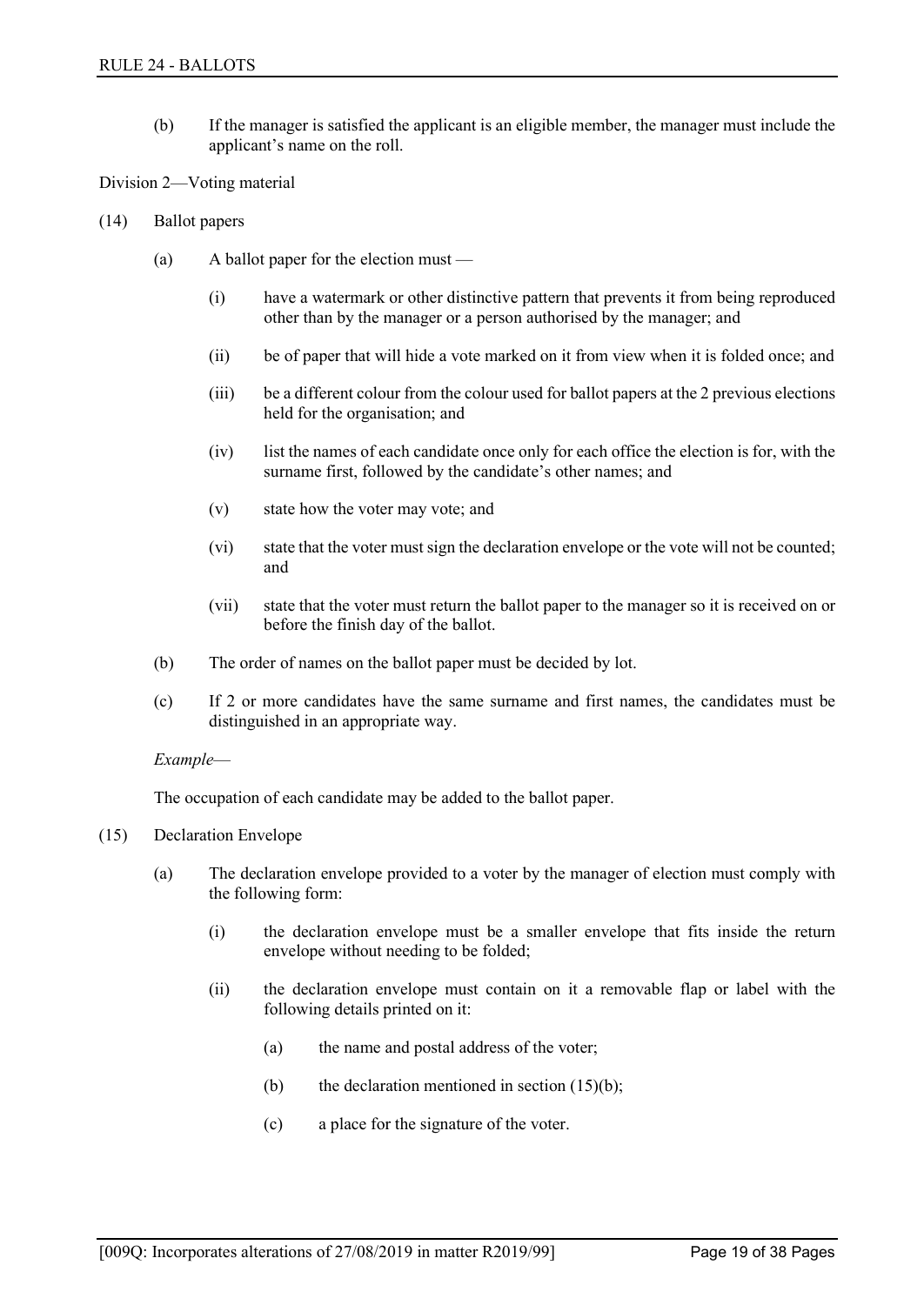- (b) The declaration must state that the voter:
	- (i) is the voter named on the envelope; and
	- (ii) has voted on the ballot paper contained in the envelope; and
	- (iii) has not voted before in this ballot.
- (c) To preserve the secrecy of the vote, the manager of election must remove the flap or label mentioned in section 15(a)(ii) from the declaration envelope before removing the ballot paper from the declaration envelope.
- (16) Distributing voting material
	- (a) The manager of the election must post the following things (the "voting material") to each voter—
		- (i) a ballot paper initialed by the manager;
		- (ii) an unsealed reply paid envelope (a **"return envelope"**) addressed to the manager;
		- (iii) a declaration envelope;
		- (iv) other material the manager considers appropriate for the ballot including, for example, directions or notes to help the eligible member to comply with these rules and cast a valid vote.
	- (b) Voting material must be posted to each voter—
		- (i) in a sealed envelope to the voter's address on the roll; and
		- (ii) as soon as practicable, but no earlier than 2 days before the starting day of the ballot.
	- (c) If a voter gives the manager a notice that the voter will be at an address other than the address stated on the roll when voting material is to be given, the manager must post the material to the other address.
	- (d) Before posting voting material to a voter, the manager must mark a ballot number for each voter on—
		- (i) the roll against the voter's name; and
		- (ii) the declaration envelope.
	- (e) The manager must give each voter a different ballot number.
	- (f) The ballot numbers must start with a number chosen by the manager.
	- (g) A ballot paper must not be marked in a way that could identify the voter.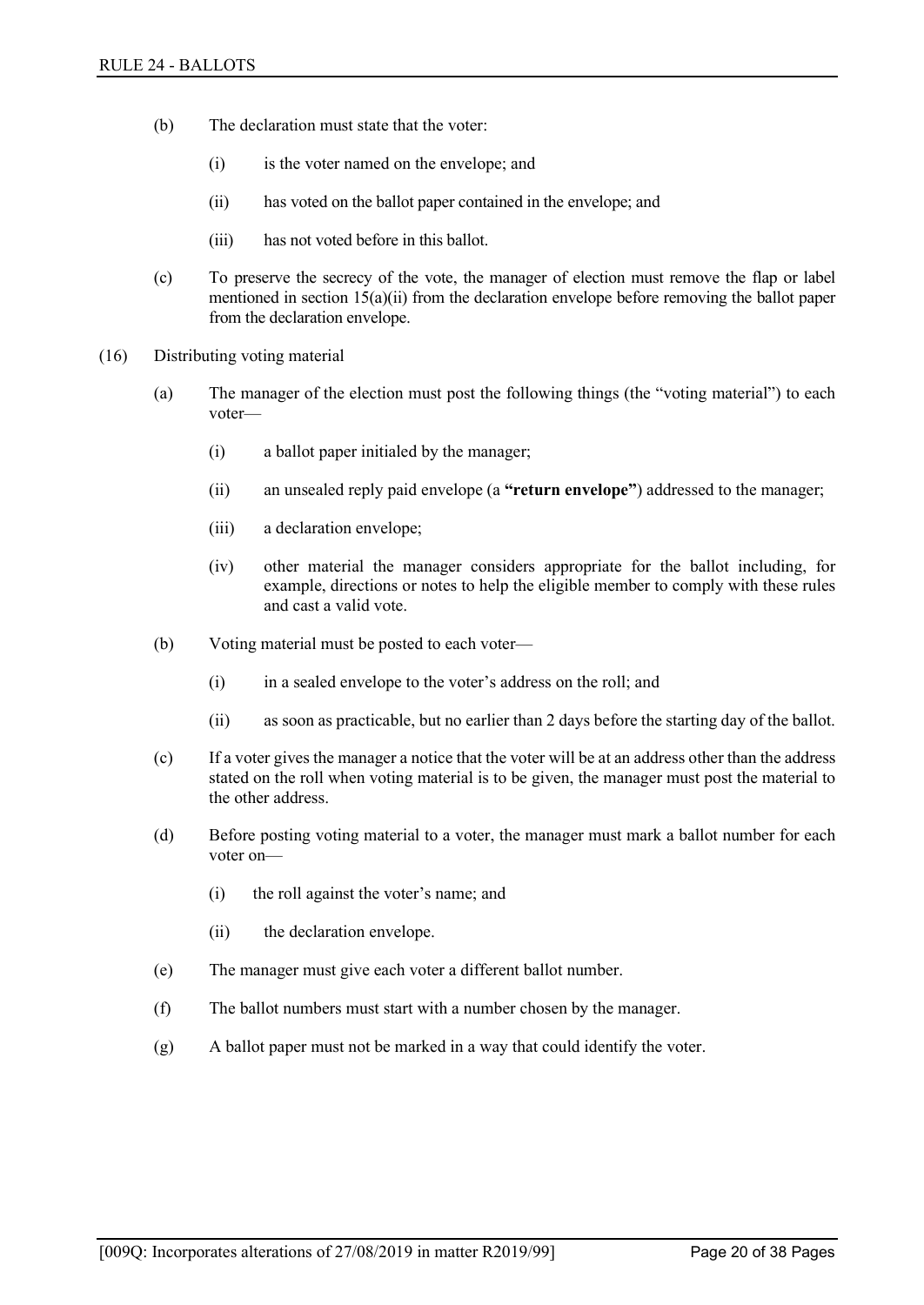(17) Manager must keep a ballot box

The manager must get a ballot box and—

- (a) keep the box in a safe place; and
- (b) seal the box in a way that—
	- (i) allows voting material to be put in it until the ballot finishes; and
	- (ii) prevents voting material from being taken from it until votes for the ballot are to be counted.
- (18) Duplicate voting material
	- (a) This section applies if voting material posted to a voter—
		- (i) has not been received by the voter; or
		- (ii) has been lost or destroyed; or
		- (iii) if the document is a ballot paper—has been spoilt.
	- (b) The voter may apply to the manager of the election for a duplicate of the document.
	- (c**)** The application must—
		- (i) be received by the manager on or before the finish day of the ballot; and
		- (ii) state the grounds on which it is made; and
		- (iii) if practicable, be substantiated by evidence verifying or tending to verify the grounds; and
		- (iv) state that the voter has not voted at the ballot; and
		- (v) if the document is a spoilt ballot paper—be accompanied by the ballot paper.
	- (d) If the application complies with subsection (c), the manager must—
		- (i) if the document is a spoilt ballot paper—
			- (a) mark 'spoilt' on the paper; and
			- (b) initial the paper beside that marking and keep the paper; and
			- (c) give a fresh ballot paper to the voter; or
		- (ii) otherwise—give a duplicate of the document to the voter.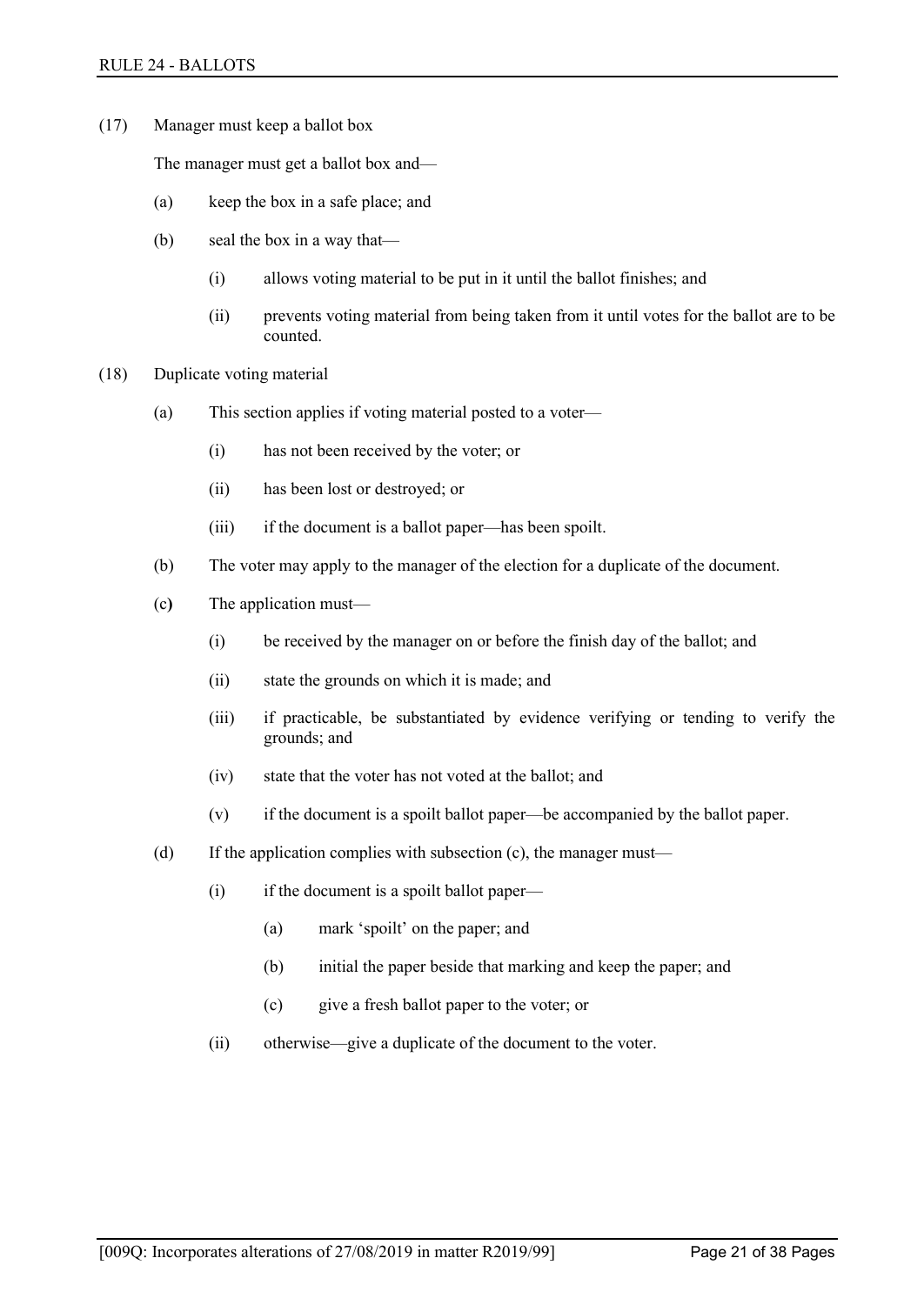- (19) Candidate Statements
	- (a) Candidates for election shall be given equal opportunity to express their views to members of the Union in a statement that is given to each member with their ballot papers.

Division 3 – Voting

(20) How long ballot is open

A ballot must remain open for—

- (a) at least 21 days; and
- (b) no longer than 49 days.
- (21) How to vote

A voter may vote only by completing the following steps—

- (a) completing a ballot paper by—
	- (i) writing a tick or cross in the square opposite the name or names of the number of candidates the voter may vote for under section 22; and
	- (ii) complying with the instructions on the paper about how to vote;
- (b) putting the ballot paper in a declaration envelope;
- (c) sealing the declaration envelope;
- (d) filling in and signing the voting declaration on the removable flap or label on the declaration envelope;
- (e) putting the declaration envelope in the return envelope;
- (f) sealing the return envelope;
- (g) complying with any direction given under section  $16(a)(iv)$ ;
- (h) returning the return envelope to the manager of the election so that the envelope is received on or before the finish day for the ballot.
- (22) How many votes may be cast

A voter may vote for only the following number of candidates on a ballot paper—

- (a) for an election for president, vice president or secretary—1 candidate;
- (b) for an election for another type of office—the number of candidates that is not more than the number of offices of the same type to be elected at the same time.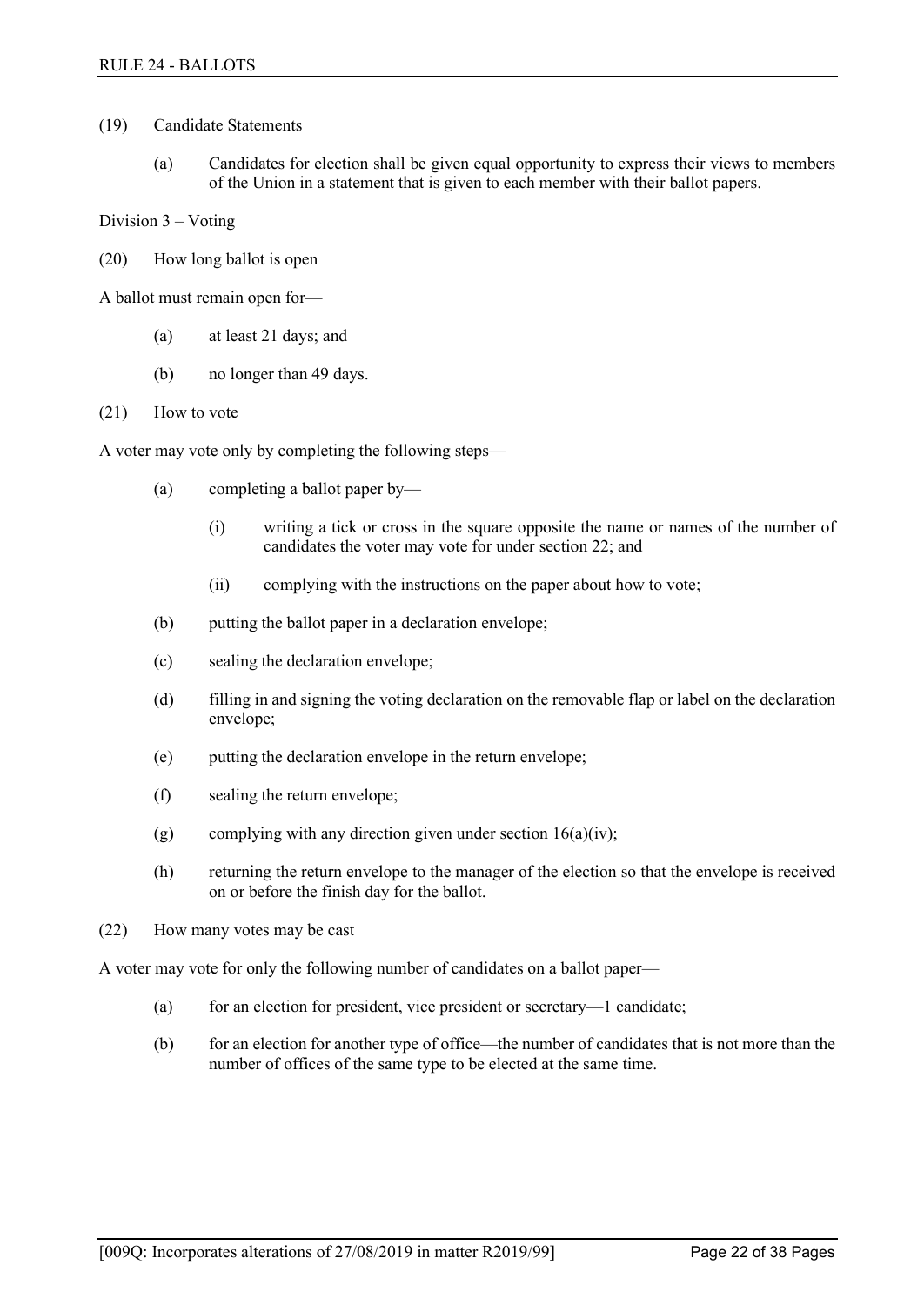Division 4—Counting and scrutiny of votes

- (23) How manager must deal with voting material
	- (a) The manager of the election must put all voting material returned to the manager in the ballot box until voting has ended.
	- (b) If, after the finishing day for the election, the manager receives a return envelope apparently containing a ballot paper for the election, the manager must—
		- (i) keep the envelope sealed; and
		- (ii) mark the envelope 'Received by the manager after the finishing day for the ballot'; and
		- (iii) keep the envelope in safe custody, but separately from return envelopes received before or on the finishing day.
- (24) Scrutineers—appointment
	- (a) A candidate may—
		- (i) act personally as a scrutineer; or
		- (ii) appoint another person (an **"appointee"**) as a scrutineer for the candidate.
	- (b) An appointment must be in writing and signed by the candidate.
	- (c) A candidate must notify the manager of the election of the name of the candidate's appointee as soon as possible after the appointee is appointed.
	- (d) The manager may refuse to allow an appointee to act as a scrutineer if—
		- (i) the manager asks to inspect the appointment as a scrutineer; and
		- (ii) the appointee does not produce it.
- (25) Scrutineers' rights

Subject to section 26, a scrutineer may be present when—

- (a) ballot papers or other voting material for a ballot are prepared and given to voters; and
- (b) voting material is received and put in safe custody under section 23; and
- (c) votes are counted.
- (26) Scrutineers—numbers attending
	- (a) Each candidate may have only 1 scrutineer exercising a right under section 25 for each official present where the ballot is being conducted.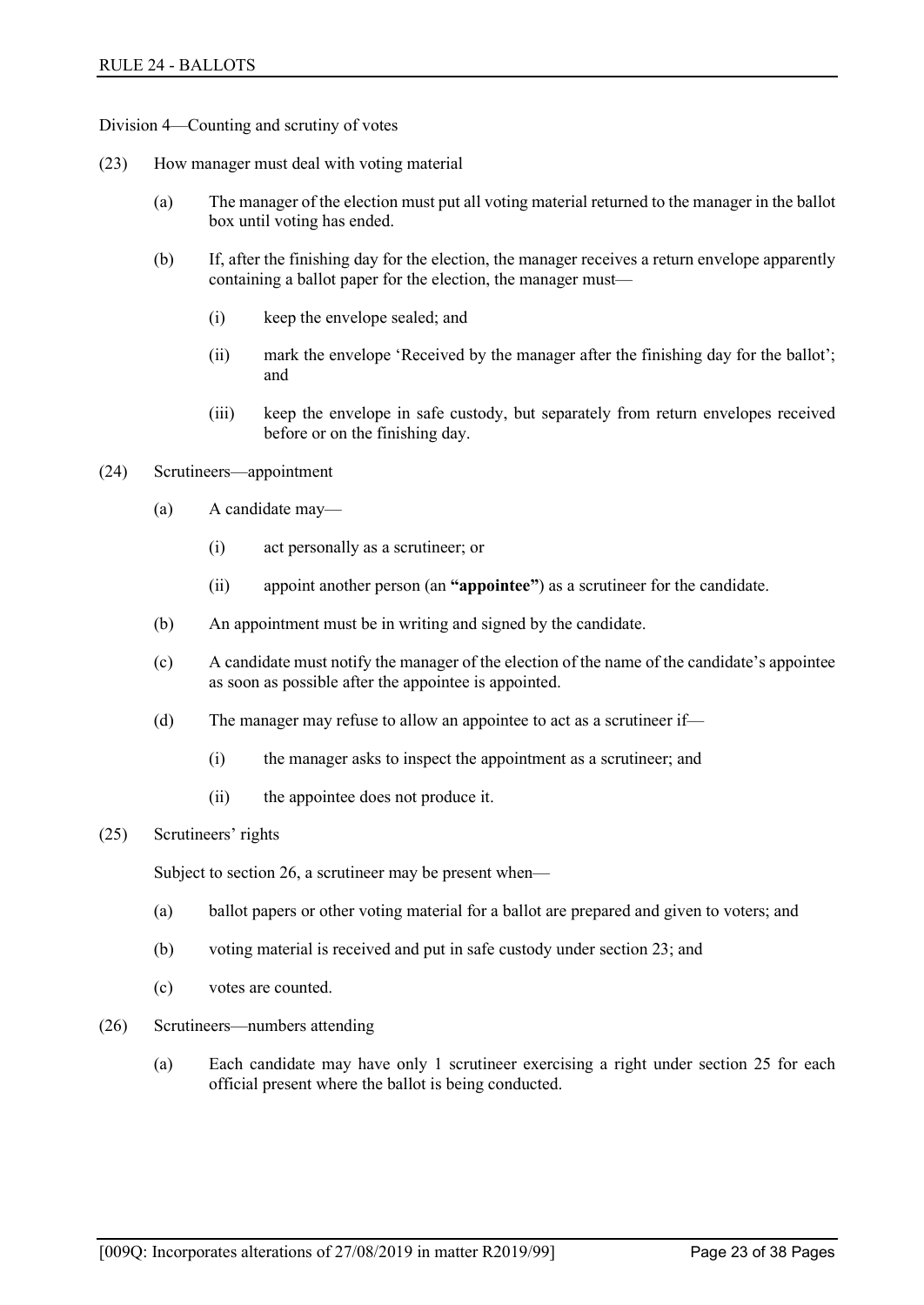(b) In subsection  $(1)$ —

## **"official"** means—

- (i) if the ballot is being conducted by the electoral commission—an electoral officer; or
- (ii) if the ballot is not being conducted by the electoral commission—
	- (a) the manager of the election; or
	- (b) any other person appointed by the manager to exercise the manager's powers for the election
- (27) Initial scrutiny of voting material
	- (a) As soon as possible after the ballot finishes, the manager of the ballot must—
		- (i) seal the ballot box in a way that prevents voting material from being put in it; and
		- (ii) take the ballot box to the place where votes are to be counted.
	- (b) The manager must then—
		- (i) unseal the ballot box; and
		- (ii) take out the return envelopes; and
		- (iii) open each return envelope and take out the declaration envelope; and
		- (iv) examine the declaration and mark off the voter's name on the roll; and
		- (v) check the ballot number on the declaration against the ballot number marked against the voter's name on the roll; and
		- (vi) ensure the declaration is signed.
		- (vii) separate the removable flap or label containing the declaration from the declaration envelope.
	- (c) After complying with subsection (b), the manager must put the declaration envelopes in a container and the removable declaration flaps or labels into another container if satisfied—
		- (i) each declaration is signed; and
		- (ii) the ballot number on each declaration corresponds with the ballot number marked beside the voter's name on the roll.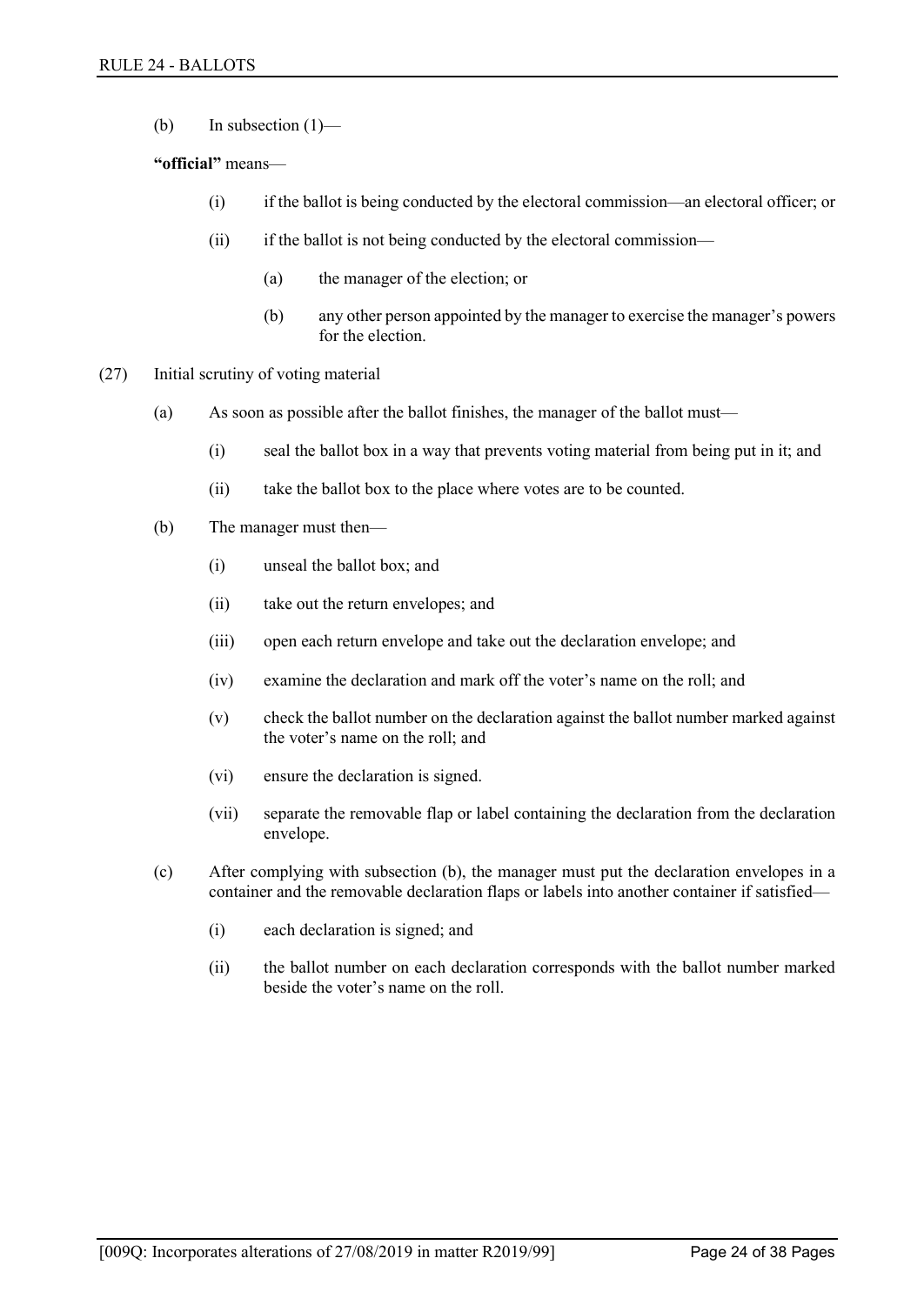- (d) However, the manager must not put a declaration envelope or removable declaration flap or label in the containers mentioned in subsection (c) if—
	- (i) the manager reasonably believes the voter to whom it was sent did not sign the declaration; or
	- (ii) the person named on the declaration is not the person to whom it was sent.
- (e) Subsection (d) does not apply if the manager is satisfied the person who filled in and signed the declaration—
	- (i) is a voter; and
	- (ii) has not previously voted in the ballot; and
	- (iii) has a reasonable explanation for using someone else's ballot material.
- (f) The manager must keep declaration envelopes and removable declaration flaps or labels excluded under subsection (d) separate from other declaration envelopes and declarations.
- (g) A declaration is valid only if—
	- (i) it complies with subsection  $(c)(i)$  and  $(ii)$ ; and
	- (ii) subsection (d) does not apply.
- (h) A valid declaration must be accepted as valid, and an invalid declaration must be rejected, by the manager.
- (i) If a declaration is accepted as valid by the manager the manager must—
	- (i) note the acceptance of validity on the declaration; and
	- (ii) record the correct ballot number on the roll against the name of the voter who signed the declaration.
- (j) After separating the removable flaps or labels containing the declarations from the declaration envelopes, the manager must, in the following order—
	- (i) seal the container holding declarations;
	- (ii) open the declaration envelopes not excluded under subsection (d) and take out the ballot papers;
	- (iii) if a declaration envelope contains more than 1 ballot paper for each office the election is for—mark each of the ballot papers from the envelope 'informal under section  $28(b)(v)$ ;
	- (iv) put all of the ballot papers in the ballot box.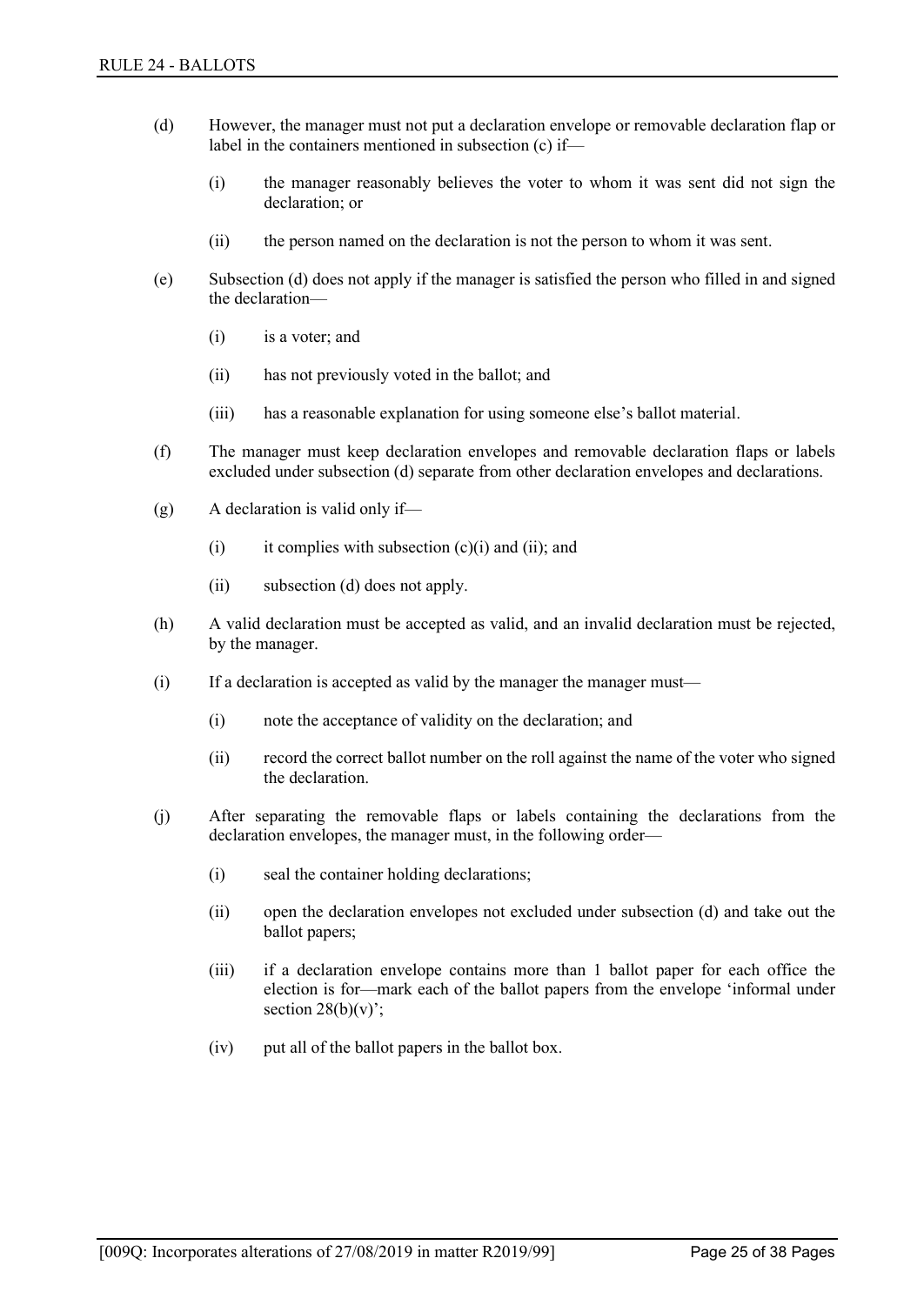- (28) Counting votes
	- (a) To count votes the manager of the election must—
		- (i) admit the formal votes and reject the informal votes; and
		- (ii) count the formal votes, and record the number for each candidate; and
		- (iii) count the informal votes.
	- (b) A vote is informal only if—
		- (i) the ballot paper is not initialed by the manager and the manager is not satisfied the paper is authentic; or
		- (ii) the ballot paper is marked in a way that allows the voter to be identified; or
		- (iii) the ballot paper is not marked in a way that makes it clear how the voter meant to vote; or
		- (iv) the ballot paper does not comply with a direction given under section  $16(a)(iv)$ ; or
		- (v) the ballot paper was taken from a ballot envelope that contained another ballot paper for the office the election is for.
- (29) Scrutineers' objections
	- (a) Before votes are counted, a scrutineer may advise the manager that the scrutineer considers an error has been made in conducting the ballot.
	- (b) When votes are counted, a scrutineer may—
		- (i) object to a ballot paper being admitted as formal or rejected as informal by the manager of the election; or
		- (ii) advise the manager of the election that the scrutineer considers an error has been made in conducting the ballot or counting votes.
	- (c) If a scrutineer advises the manager under subsection (a) or  $(b)(ii)$ , the manager must—
		- (i) decide whether the error has been made; and
		- (ii) if appropriate—direct action to correct or mitigate the error.
	- (d) If a scrutineer objects under subsection  $(b)(i)$ , the manager must—
		- (i) decide whether the ballot paper is to be admitted or rejected; and
		- (ii) note the decision on the ballot paper and initial the note.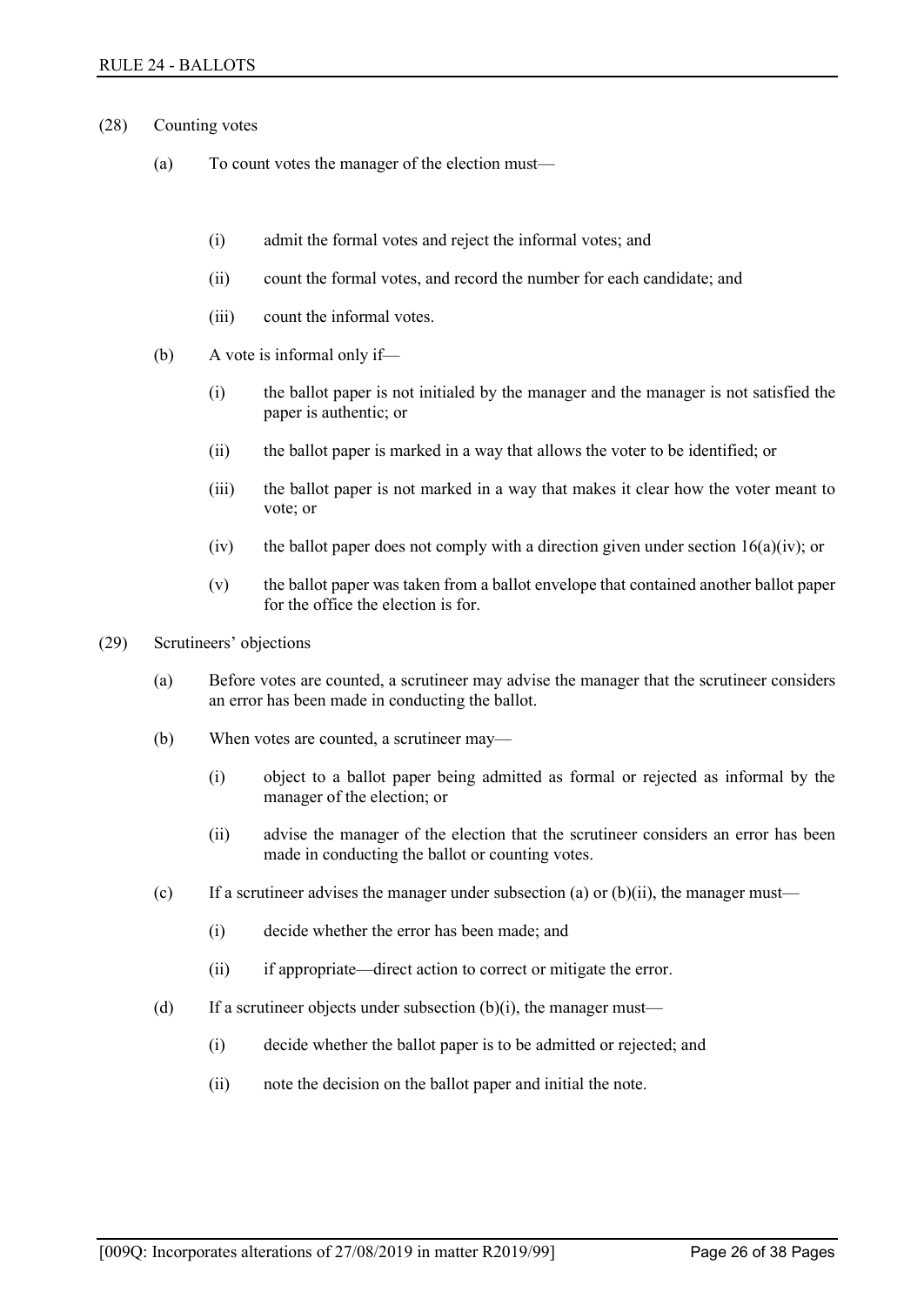(30) Direction by manager to leave count

The manager of the election may direct a person to leave the place where votes are being counted if the person—

- (a) does not have the right to be present at the count; or
- (b) Interrupts the count, other than to exercise a scrutineer's right.

Division 5—Election result

- (31) How result is decided
	- (a) The method of deciding the result of a ballot is by a first-past-the post system.
	- (b) If only 1 office of the same type is to be filled in an election, the candidate with the most formal votes is elected.
	- (c) If more than 1 office of the same type is to be filled, that number of candidates corresponding with the number of offices to be filled who have the most formal votes are elected.
	- (d) This section is subject to sections 32 and 33.
- (32) What happens if votes for 2 or more candidates are equal
	- (a) If the manager can not decide which candidate is elected to an office because the votes cast for 2 or more candidates are equal, the manager of the election must decide which candidate is elected by drawing lots.
	- (b) A decision under subsection (a) must be made in the presence of any scrutineer who wishes to attend.
- (33) What happens if multiple nominee elected

If a candidate is elected to an office, other than as a trustee, and the candidate is also elected to a higher office, the manager of the election may only declare the candidate elected to the higher office. In such event, the person with the next highest number of votes shall be declared the holder of the junior position.

(34) Declaration of Ballot

The manager of an election or ballot must —

- (a) make a signed declaration of the result of the election or ballot as soon as possible after the votes for the election or ballot are counted; and
- (b) within 1 day of making the declaration, give a copy of it to—
	- (i) the State Secretary of the union; and
	- (ii) for an election—each candidate.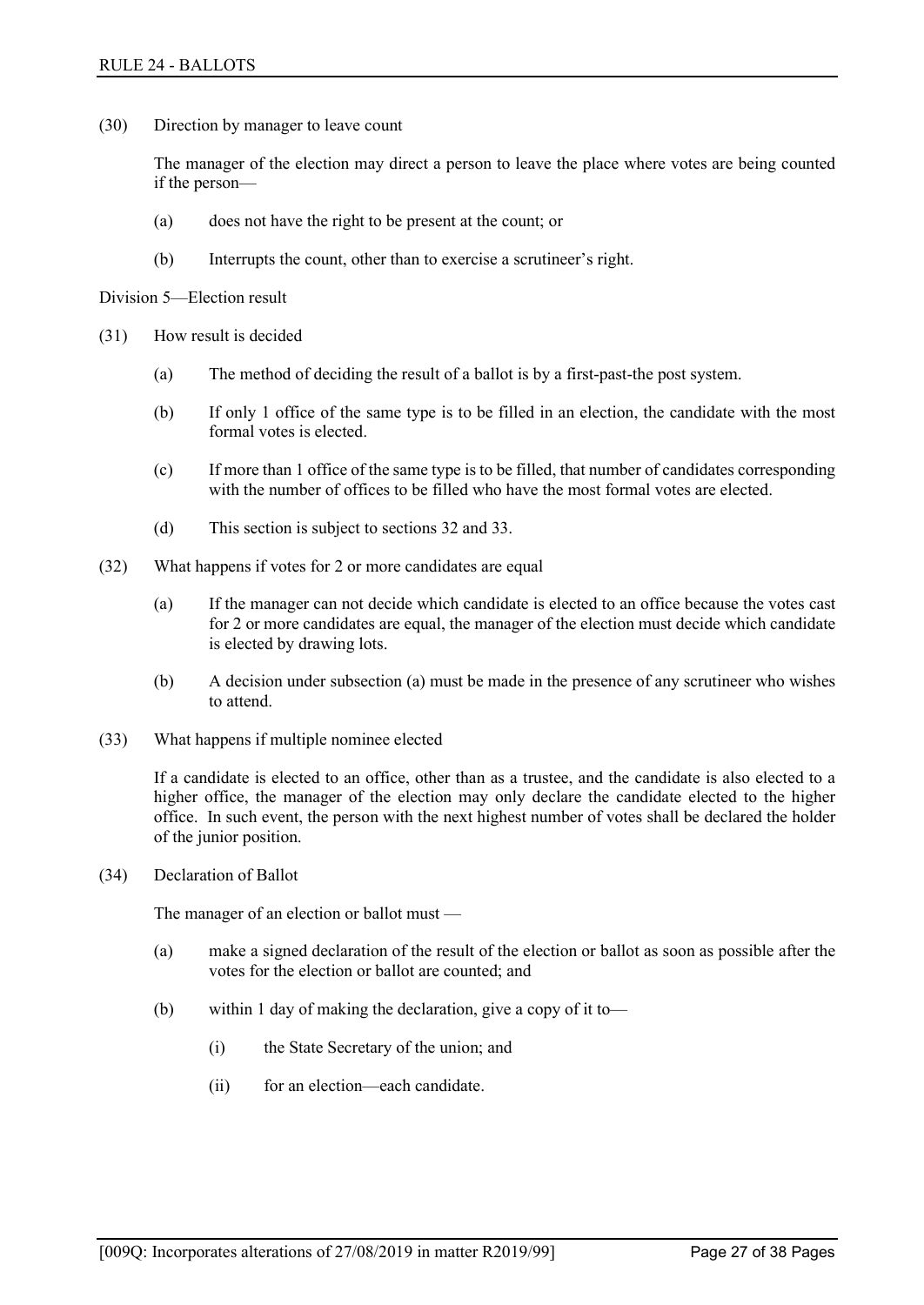- (35) Term of Office
	- (a) For the position of State Secretary, the term of office shall be four (4) years, commencing on January 1 of the relevant year.
	- (b) For the positions of State President, Vice-President, Divisional Councillor, Proxy Divisional Councillor and Trustees the term of office shall be three (3) years, commencing on January 1 of the relevant year.
	- (c) For Sub Branch positions, all officers shall hold office for a period of three (3) years, commencing on January 1 of the relevant year.
- (36) Election of Sub Branch Officers
	- (a) Elections for Sub Branch Officers shall be conducted in a manner that is as close as practicable to that outlined in the rules above.

## **RULE 25 - FILLING OF CASUAL VACANCY**

- <span id="page-29-0"></span>(1) In the event of an extraordinary vacancy for positions of State Secretary, State President, State Vice-President, Divisional Councillor, Proxy Divisional Councillor, Sub Branch Secretary, Sub Branch Chairperson, Sub Branch Vice Secretary, Sub Branch Committee Member or Trustee due to death, resignation, retirement, permanent transfer, dismissal or for any other reason the vacancy shall be filled by an ordinary election if the unexpired part of the term of office is longer than the greater of
	- (a) one year; or
	- (b) three-quarters of the term of office.
- (2) Should the extraordinary vacancy occur during the last 12 months of the officer's tenure for the positions of State Secretary, State President, State Vice-President, Divisional Councillor, Proxy Divisional Councillor or Trustee, the Divisional Council may appoint a replacement officer to act in the vacant position until the next ordinary election.
- (3) Should the extraordinary vacancy occur during the last 12 months of the officer's tenure for the positions of Sub Branch Secretary, Sub Branch Chairperson, Sub Branch Vice-Chairperson or Sub Branch Committee member, the Sub Branch Committee may appoint a replacement officer to act in the vacant position until the next ordinary election.

## **RULE 26 – AUDITOR AND FINANCIAL YEAR**

- <span id="page-29-1"></span>(1) (a) The Divisional Council shall appoint an Auditor to carry out a yearly audit of the books and accounts of the Union, as early as possible after the conclusion of the financial year and submit a report thereon to the Divisional Council.
	- (b) The financial year is 1 July to 30 June.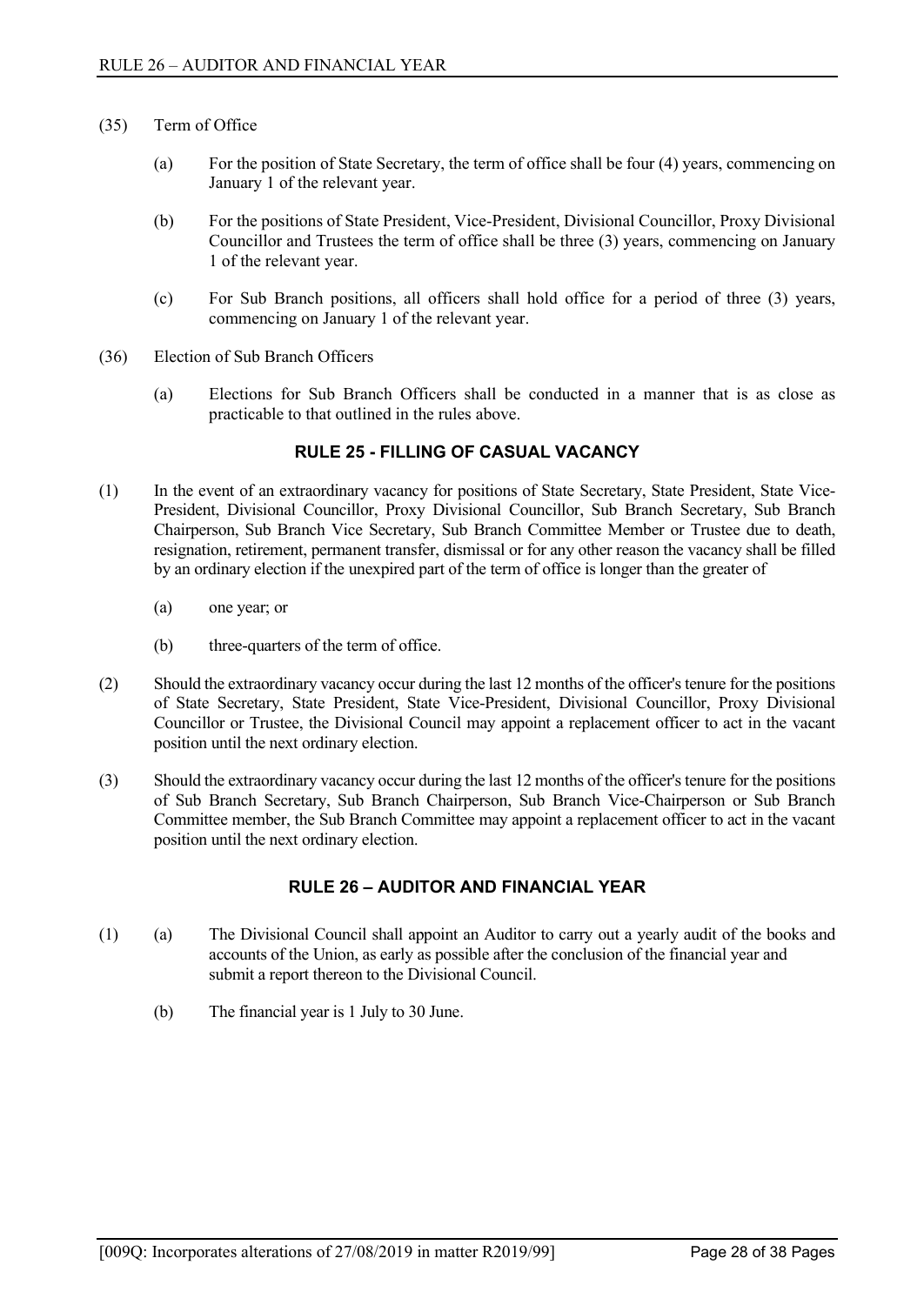- (2) (a) The State Secretary shall summon a meeting of members of the Union upon receipt of a written request signed by no less than 5% of the membership of the Union calling for a general meeting for the purpose of considering the auditors' report, the general purpose financial report and the operating report.
	- (b) The State Secretary shall give 28 days notice to the members of the Union of any general meeting called pursuant to this Rule.
	- (c) The State Secretary shall give notice of any meeting to be conducted pursuant to this Rule by written notice posted on a conspicuous place at each members place of employment or by email communication to each member or by notice published on the Union's website, or by publication sent to each member at their home address or by notice to each member.

## **RULE 27 - ALTERATION OF RULES**

- <span id="page-30-0"></span>(1) The Divisional Council shall have the power to alter, amend or rescind any part of these Rules, in accordance with the following process:
	- (a) An amendment to the rules may be proposed by a Sub Branch, or the State President or State Secretary.
	- (b) Proposed amendment(s) to the rules must be provided to the State Secretary in writing.
	- (c) The State Secretary must provide a copy of the proposed amendment(s) in writing to the Divisional Councillors at least two weeks prior to the date of the Divisional Council at which the proposed amendments will be considered.
	- (d) The State Secretary must seek feedback from the Sub Branches of the union by providing each Sub Branch with a copy of the proposed amendment(s) in writing at least one month prior to the date of the Divisional Council meeting at which the proposed amendments are to be considered.
	- (e) Any feedback from the Sub Branches must be tabled at the Divisional Council prior to the proposed amendment(s) being voted upon.
	- (f) A simple majority is required to approve each proposed amendment.
- (2) Notwithstanding Rule 27(1) above, the Divisional Council and the Committee of Management both have the power to make, amend or rescind any rule at any time to:
	- Bring the rules of the union into compliance with the requirements of any relevant industrial legislation; or
	- Comply with an order, ruling, finding or recommendation of an industrial tribunal relating to the registration of the union or any application brought by the union.

In such cases, the rule changes must be ratified by the next sitting of the Divisional Council.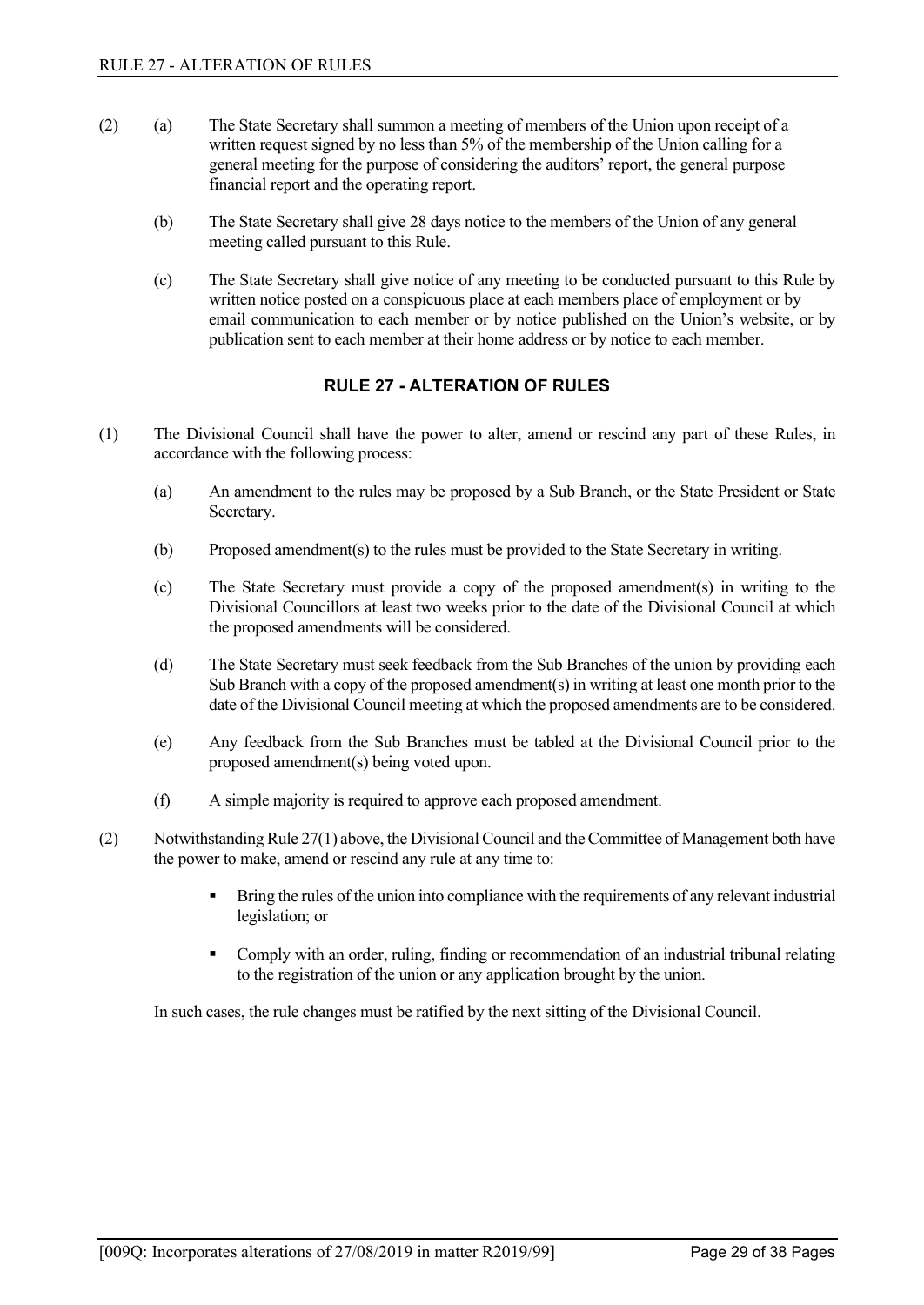## **RULE 28 - MORTALITY BENEFIT**

- <span id="page-31-0"></span>(1) Should any financial member of the Union, being eligible for membership of the Union, who is contributing to the benefit fund herein provided, die while a financial member of the Union, including whilst engaged in the fighting forces (and remaining an employee of his or her train running grade employer) a mortality benefit shall be paid in accordance with the provisions of this rule.
- (2) An amount of \$4,000 shall be paid as soon as possible to an eligible person nominated by the member. An amount equal to 50% of the above entitlement shall be paid as soon as possible to the member on advice to the State Office that the member's spouse / partner has passed away.
- (3) To establish a Mortality Fund for the purpose of meeting payments promptly each member shall pay a mortality levy of \$3.00 each half year to maintain the funds of the Mortality Scheme. Those members paying contributions and levies by payroll deduction of union dues shall be deemed financial for the purpose of the above paragraph.
- (4) For the purpose of this Rule a member shall be deemed to be unfinancial if the \$3.00 levy is unpaid three (3) months after the commencement of each half yearly period.

Should a contributing member die within three (3) months after the commencement of each half yearly period and he or she has not paid the \$3.00 Mortality Levy the amount of such unpaid levy shall be deducted from the benefit.

(5) For the purpose of this Rule, a member shall be deemed to cease being an employee of all relevant parties at the expiration of his/her current union ticket.

Provided that the State Secretary, State President (when employed full time by the Union in that position) and political members, while holding such position, remaining members of the union and contributing to this fund, shall be entitled to the benefits thereof.

- (6) A life member of the union, who has resigned or been retired from all relevant parties, shall, at the expiration of his/her current union ticket at the time of resignation or retirement, be excluded from participation in the mortality benefit scheme and excluded from any benefit therefrom.
- <span id="page-31-1"></span>(7) Arrears of levies made under the authority of these Rules shall be deemed to be a debt due by the member of the union and (in addition to all other liabilities and disabilities to which a defaulting member may be subject), shall be recoverable by law.

## **RULE 29 - SPECIAL GRANTS**

The Divisional Council shall have power to make a special grant, loan, or donation of an amount not exceeding \$1,000.00 from the General Fund of the Union for such purpose as is determined by the Divisional Council at regular or special meetings. Provided that these purposes be such as not to conflict with the objects of this Union. In the case of amounts in excess of \$1,000.00 the Divisional Council shall satisfy itself that the making of such grant, loan or donation is in accordance with the rules of the Union, and, in the case of a loan, the proposed security is adequate and proposed repayment arrangements are satisfactory.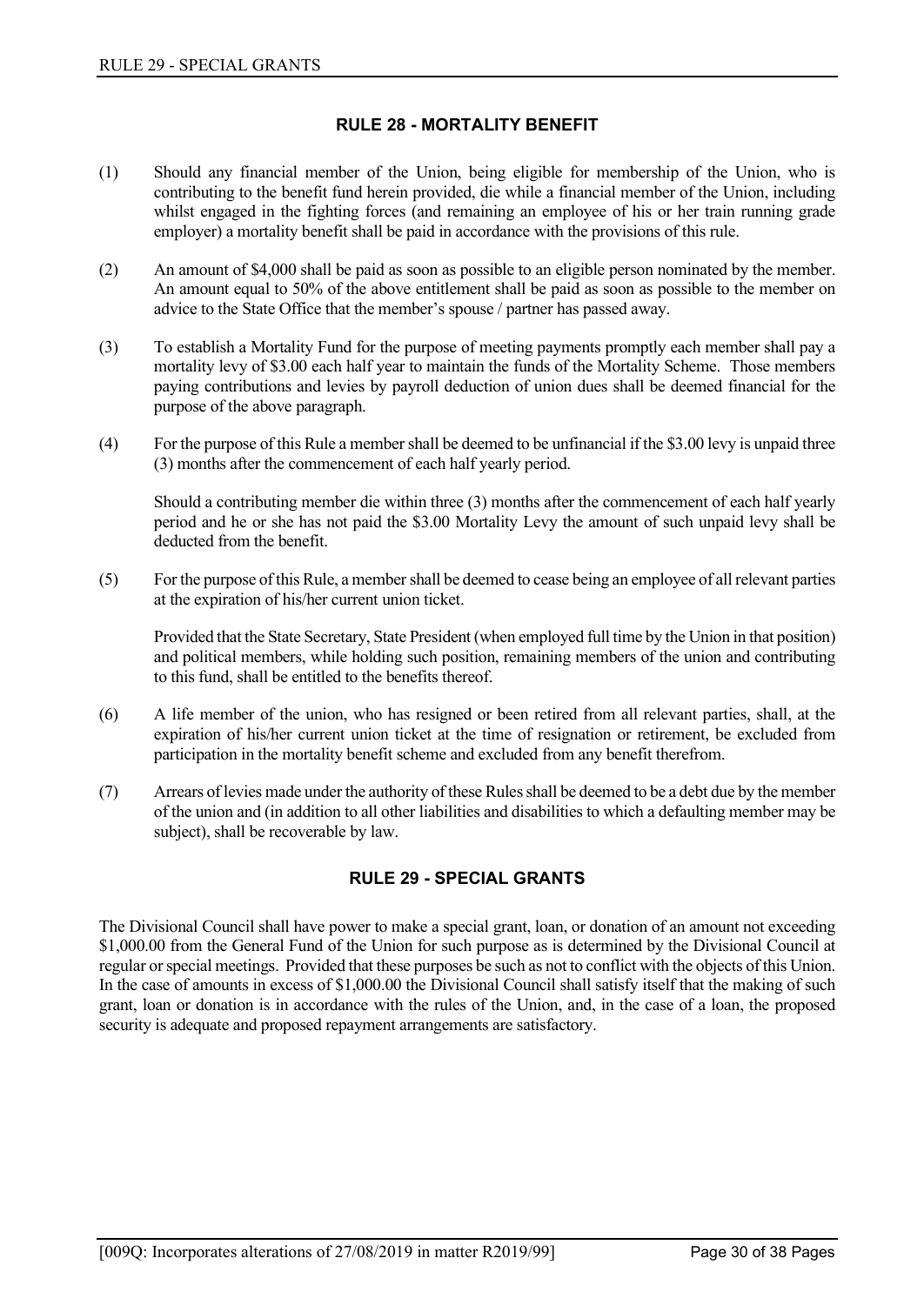### **RULE 30 - MEMBERSHIP DISCIPLINARY**

- <span id="page-32-0"></span>(1) Any member who:
	- (a) Refuses or neglects to abide by and observe the rules and resolutions of the union or,
	- (b) Acts in opposition to the objects of the Union or,
	- (c) Acts in a dishonourable, offensive or unbecoming manner, may be summoned by the Secretary thereof to a special or ordinary meeting of Divisional Council and or his/her Sub Branch, to explain his/her conduct.
- (2) If such member:
	- (a) Fails to attend,
	- (b) Fails to give to such meeting an explanation satisfactory to a majority of members present thereat, he or she may be fined, suspended or expelled, provided that, if a fine be imposed, then such fine shall not exceed a sum of monies equivalent to one (1) days' wages of the said member.
	- (c) Provided further that a Sub Branch shall not have the power to suspend or expel any member. Any member fined, suspended, or expelled, may within 28 days of the decision to fine, suspend or expel, appeal to the Divisional Council against such fine, suspension or expulsion, and the decision of the Divisional Council shall be final and conclusive.
- (3) No member who has been expelled from the Union shall be readmitted as a member without the consent of the Divisional Council.
- (4) Any member owing more than three (3) months contributions or dues shall be considered unfinancial and shall lose all rights and privileges of membership and may be sued for their arrears without notice.
- (5) Any member may be summoned before a Sub Branch of the Union or Divisional Council, by giving such summons to him/her personally, a reasonable time before any meeting of such Sub Branch or Divisional Council, or by posting such summons to him/her at their last known or most usual place of abode. All charges shall be made in writing, and shall be delivered with the summons at the time of the notice.
- <span id="page-32-1"></span>(6) That any member (of their own volition) found to be using political influence for promotion or transfer purposes shall not be entitled to union support in regard to such promotion or transfer.

## **RULE 31 - ASSISTANCE TO MEMBERS**

(1) Any financial member who, while on duty, and in consequence of some accident, shall become liable to criminal prosecution, and who desires the Union to act on his/her behalf, may, if the Divisional Council considers his/her defence warranted, have the necessary expenses of his/her defence defrayed from the funds of the Union, if in the opinion of such Council, the funds be not sufficient to meet the necessary expenditure, a special levy may be imposed on all members to cover such expense.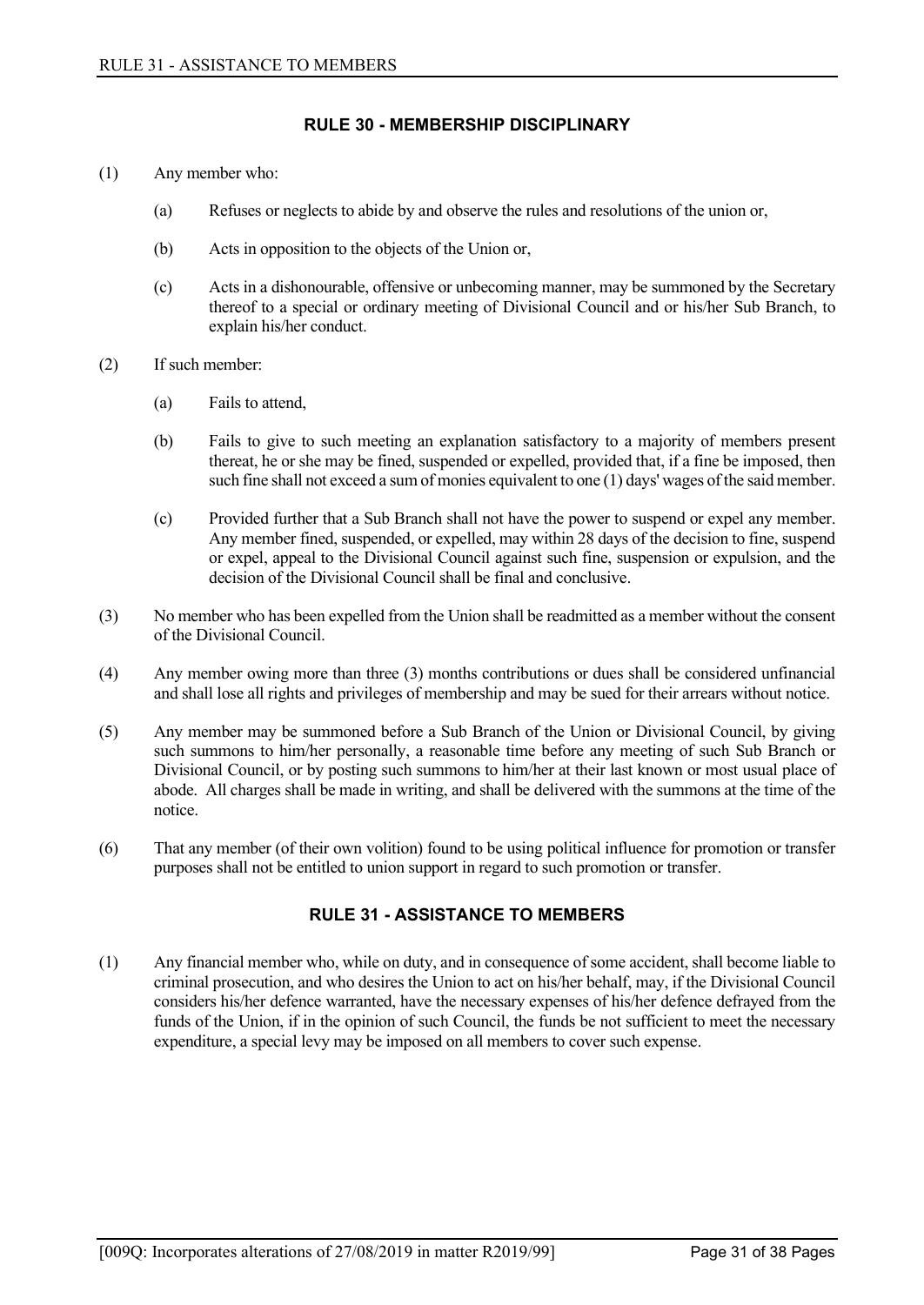- (2) When a financial member has been charged with an indictable offence committed whilst in the execution of his/her duty, the Divisional Council may, at the conclusion of the action, defray the cost or such portion of the cost of the defence as it deems expedient to meet.
- (3) Any financial member desirous of consideration under this Rule shall furnish, through his/her Sub Branch, all information to the State Secretary, as soon as possible after the financial member concerned learns that proceedings are being taken against him/her.
- (4) Any financial member who considers they have been unjustly dealt with by or on behalf of their employer in respect of the execution of their duty, may submit the case to their Sub Branch Secretary furnishing a written statement, together with all correspondence bearing on the matter and details of the evidence proposed to be given in support of such member, all of which evidence must be furnished on the honour of the witness. If an enquiry has been held into the matter, a copy of the evidence taken thereat shall also be submitted, if procurable. The Sub Branch or Sub Branch Committee shall then decide what action, if any, shall be taken by them. Provided that, in the likelihood of an Industrial Dispute occurring, the Sub Branch shall immediately forward all relevant information to the relevant Divisional Councillor and Head Office of the Union so as to enable the matter to be dealt with by the Divisional Council or Committee of Management.

Every financial member of the Division shall have the right of appeal, through his/her Sub Branch to the Divisional Council, whose decision shall be final.

(5) Should any financial member be injured or killed in the execution of his/her duty, the case shall be remitted by the Sub Branch to which the financial member belongs, to Divisional Council, who shall use every endeavour to secure adequate compensation for those entitled thereto.

That any financial member on whose behalf the Union appears, give an undertaking that if the compensation case be successfully completed he/she be obliged to pay the costs of the case.

Further, that if the case is unsuccessfully completed, that the Union pay the costs of the case.

That Divisional Council only be authorised to agree to the merits of any compensation case taken by legal firm.

## **RULE 32 - AGREEMENT WITH EMPLOYEES**

<span id="page-33-1"></span><span id="page-33-0"></span>No contract shall be entered into between the Divisional Council and any of the employees of the Division for any specified period of employment that cannot be terminated or ratified by a special meeting of Divisional Council.

## **RULE 33 - CONTROL BY MEMBERS**

(1) The members of the Union shall have the following control over the Divisional Council and Committee of Management and Officers of the Union. If requested by resolutions of the members, in special general meetings convened for the purpose, of ten Sub Branches, or any lesser number of Sub Branches having between them at the time of such resolutions not less than half of the total membership of the Union, a ballot of all members shall be taken in the manner prescribed by these Rules within three (3) months of the communication to the State President, or the State Secretary, of the last such resolutions, upon the question raised by the resolutions, and the decision of the majority of members voting shall be binding and conclusive.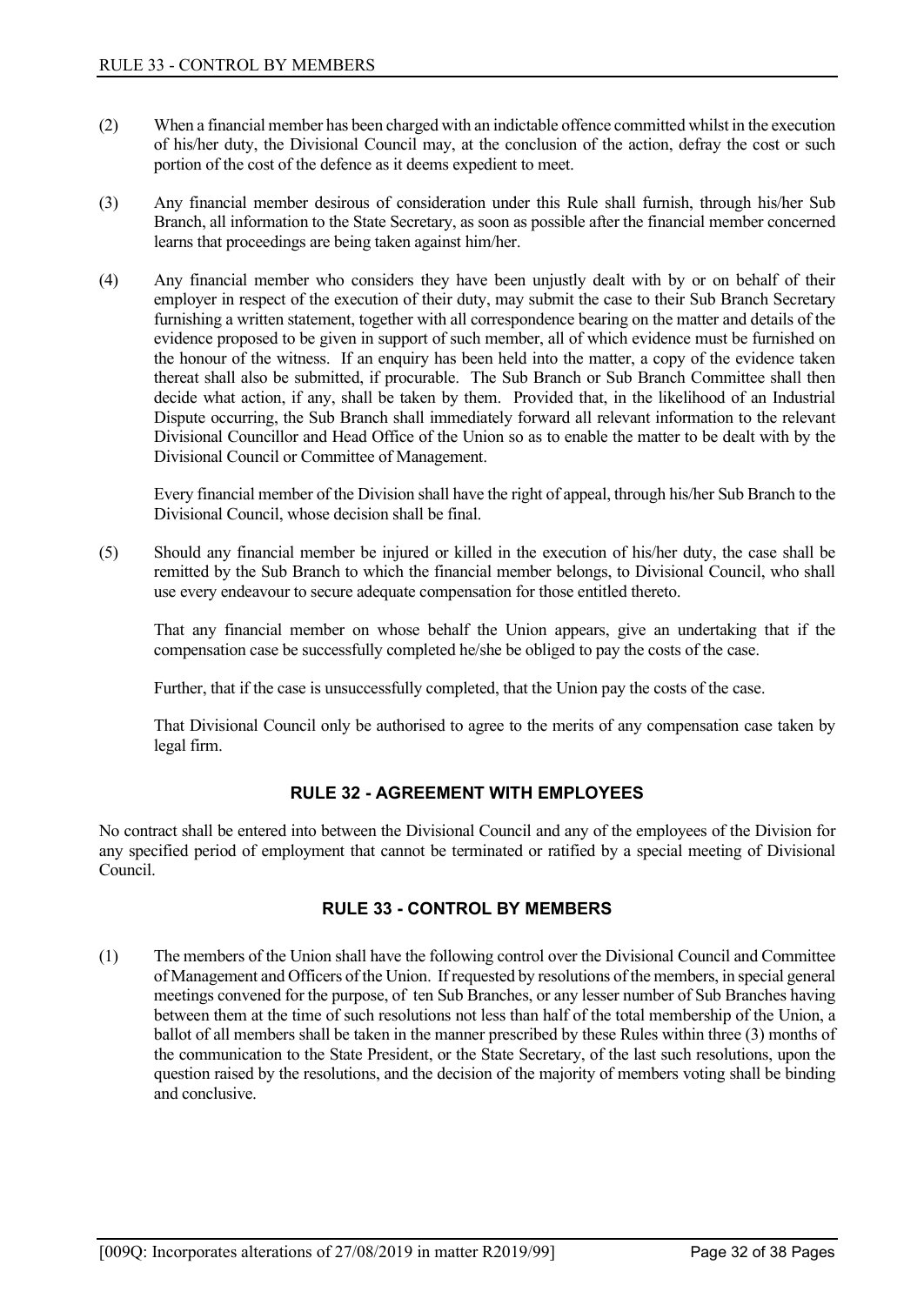<span id="page-34-0"></span>(2) A special general meeting of a Sub Branch shall be summoned by a notice posted in the Union notice case at least one month prior to the date of the meeting. Such notice shall set out clearly the time, date and location of the meeting and the matters to be discussed.

## **RULE 34 - REMOVAL OF OFFICERS**

- (1) In addition to and without in anyway limiting any other provisions contained in these Rules, any Officer or member of the Divisional Council or Sub Branch Committee or a Divisional Trustee may be removed from Office by resolution carried at a meeting of:
	- (a) In the case of any Officer, member of the Divisional Council or Divisional Trustee, the Divisional Council; or
	- (b) In the case of a member of a Sub Branch Committee, that member's Sub Branch Committee.

Provided that the person concerned has been summoned in writing to show why he or she should not be so removed. Provided further that such person shall not be removed from office unless he or she has been found guilty of misappropriation of the funds of the union, a substantial breach of these rules, or gross misbehaviour or gross neglect of duty or has ceased, according to these rules, to be eligible to hold Office.

(2) A person summoned to show cause pursuant to sub rule (1) of this rule shall be given at least 14 days notice of the time and place of the meeting of the Divisional Council or Sub Branch to which he/she is summoned and the notice summoning such person shall also specify the ground or grounds upon which it is proposed to consider such removal. Provided further that the person concerned shall be given the opportunity to show cause why he/she should not be so removed. The Divisional Council or Sub Branch as the case may be may proceed to hear and determine a matter under this rule notwithstanding the absence of the person summoned if due notice of the hearing has been given in accordance with this rule.

## **RULE 35 - ELIGIBILITY TO HOLD OFFICE**

<span id="page-34-1"></span>Any person elected to any office within the Union shall cease to be eligible to hold office if:

- (1) He/she becomes unfinancial in accordance with the Uniform Rules.
- (2) He/she resigns by notice in writing to the State Secretary or Sub Branch Secretary.
- <span id="page-34-2"></span>(3) A Trustee shall in addition to the above, cease to be eligible to hold office if he/she ceases to be a resident in the metropolitan area of Brisbane.

## **RULE 36 - REGISTER OF MEMBERS**

A register of the names of the members of the Union and of the Officers of the Divisional Council and Sub Branches shall be kept by the State Secretary at the registered office and shall be open at any convenient time for inspection by the Registrar, or any person appointed by such, or any other person as required by legislation.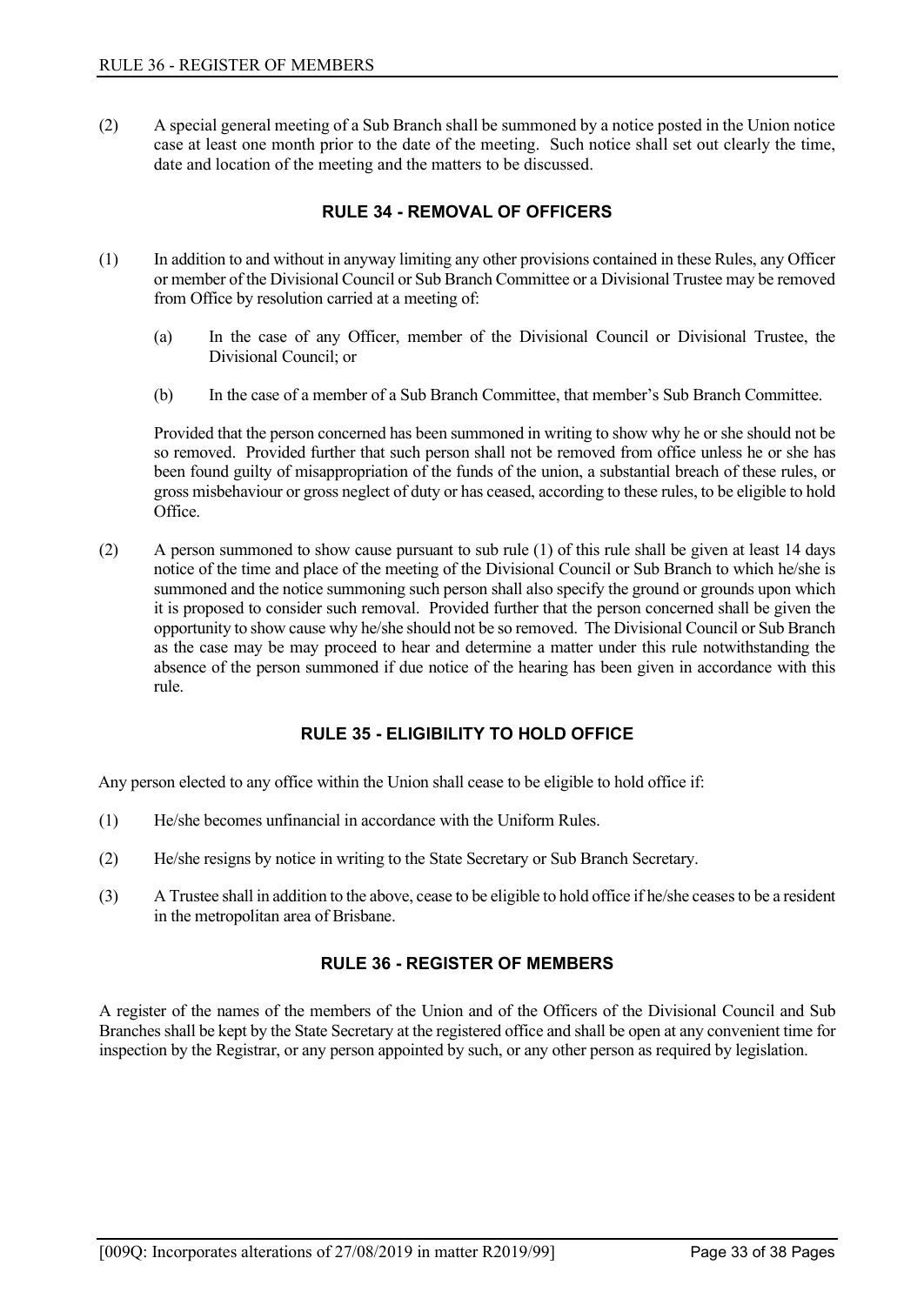## **RULE 37 - INSPECTION OF BOOKS**

<span id="page-35-1"></span><span id="page-35-0"></span>All financial members interested in the funds of the Union shall be permitted to inspect the books and list of members at all reasonable times on an order signed as regards the books of the Union by the State President of the Union.

## **RULE 38 - FUNDS (DISBURSEMENT OF)**

(1) For the management or administration of the ordinary affairs of the Union, there shall be three (3) funds, known as,

General Fund; Legal Contingency Fund; Mortality Benefit Fund.

The expenditure of such funds shall be under control of the Divisional Council, who shall ratify such expenditure by way of resolution after viewing the auditors report and cash payment book.

- (2) The Union shall develop and implement policies relating to the expenditure of the Union.
- (3) Each officer of the Union shall disclose to the Union any remuneration paid to the officer:
	- (a) because the officer is a member of a board, if:
		- (i) the officer is a member of the board only because the officer is an officer of the Union; or
		- (ii) the officer was nominated for the position as a member of the board by the Union or a peak council; or
		- (iii) by any related party of the Union in connection with the performance of the officers' duties as an officer.
	- (b) For the purposes of these rules *Officer* means a person who holds an office in the organisation.
- (4) The disclosure required by sub-rule (3) shall be made to the Union:
	- (a) as soon as practicable after the remuneration is paid to the officer; and
	- (b) in writing to the State Secretary, or if the officer is the State Secretary, to the President of the Union.
- (5) (a) The Union shall disclose to the members of the Union:
	- (i) the identity of the officers who are the five highest paid in terms of relevant remuneration for the disclosure period;
	- (ii) the actual amount of those officers' relevant remuneration for the disclosure period; and
	- (iii) either the value of the officers' relevant non-cash benefits, or the form of the officers' relevant non-cash benefits, for the disclosure period.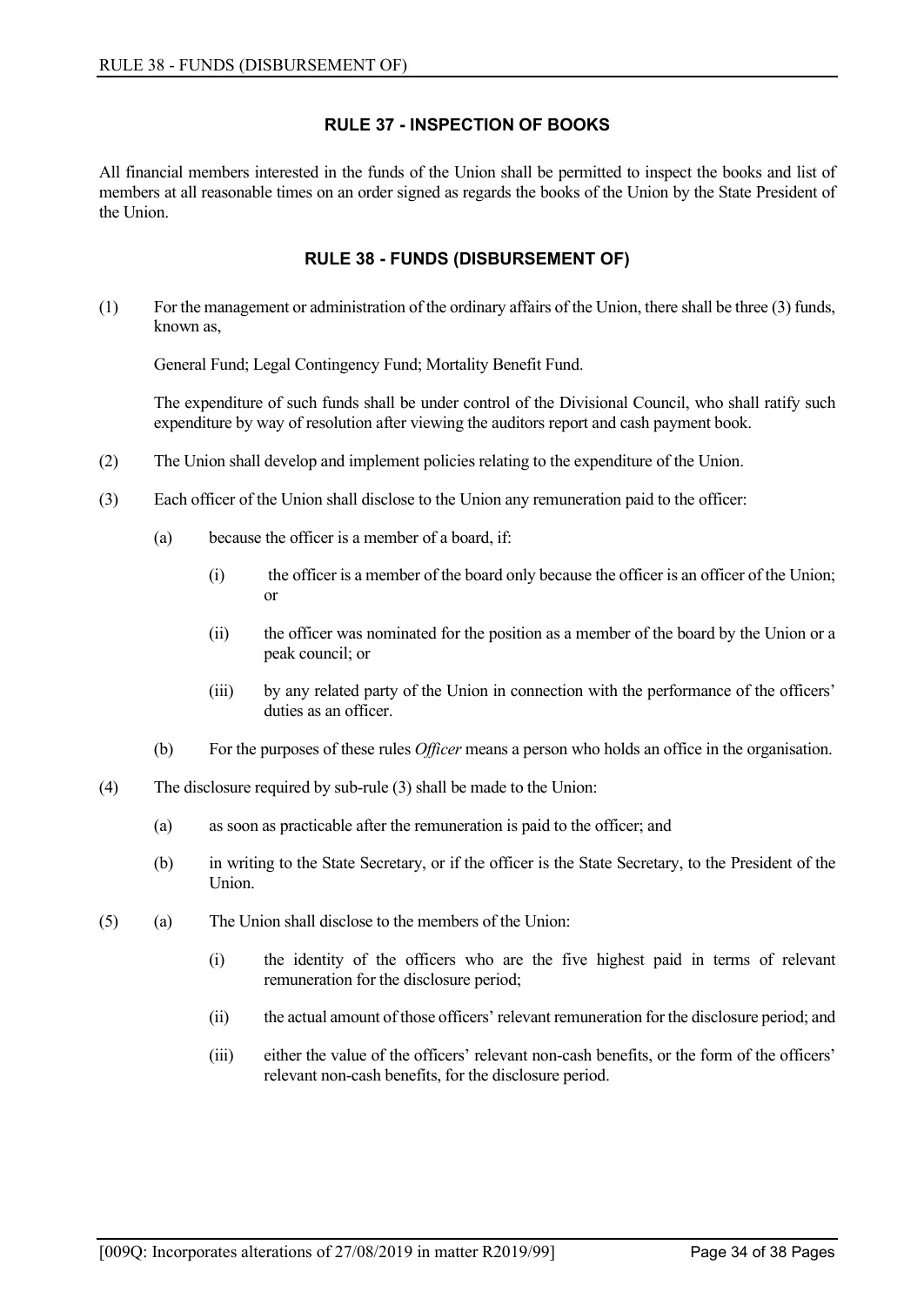- (b) For the purposes of sub-rule (a) the disclosure shall be made:
	- (i) in relation to each financial year;
	- (ii) within six months after the end of the financial year; and
	- (iii) in writing.
- (c) For the purposes of this rule:
	- (i) Remuneration includes pay, wages, salary, fees, allowances, leave, benefits or other entitlements; but does not include a non-cash benefit or the reimbursement or payment of reasonable expenses for the costs incurred in the course of the officer carrying out their duties.
	- (ii) Relevant remuneration for an officer of the Union, for the disclosure period, is the sum of the remuneration disclosed to the organisation under sub-rule (3) during the disclosure period and any remuneration paid to the officer by the organisation in the disclosure period.
	- (iii) For the purpose of rule 38 the disclosure period is the financial year, unless a shorter period is specified.
	- (iv) Non-cash benefits are property or services in any form other than money, but does not include a computer, mobile phone or other electronic device that is used only or mainly for work purposes.
	- (v) Relevant non-cash benefits in relation to an officer of the Union for a disclosure period means non-cash benefits provided to the officer, at any time during the disclosure period, in connection with the performance of the officer's duties as an officer, by the Union or a related party of the Union.
- (6) Each officer of the Union shall disclose to the Divisional Council any material personal interest in a matter that:
	- (i) the officer has or acquires; or
	- (ii) a relative of the officer has or acquires;

that relates to the affairs of the Union.

- (a) The disclosure required by sub-rule (6) shall be made to the Divisional Council:
	- (i) as soon as practicable after the interest is acquired; and
	- (ii) in writing.
- (b) The Divisional Council shall disclose to the members of the Union any interests disclosed to the Divisional Council pursuant to sub-rule (6).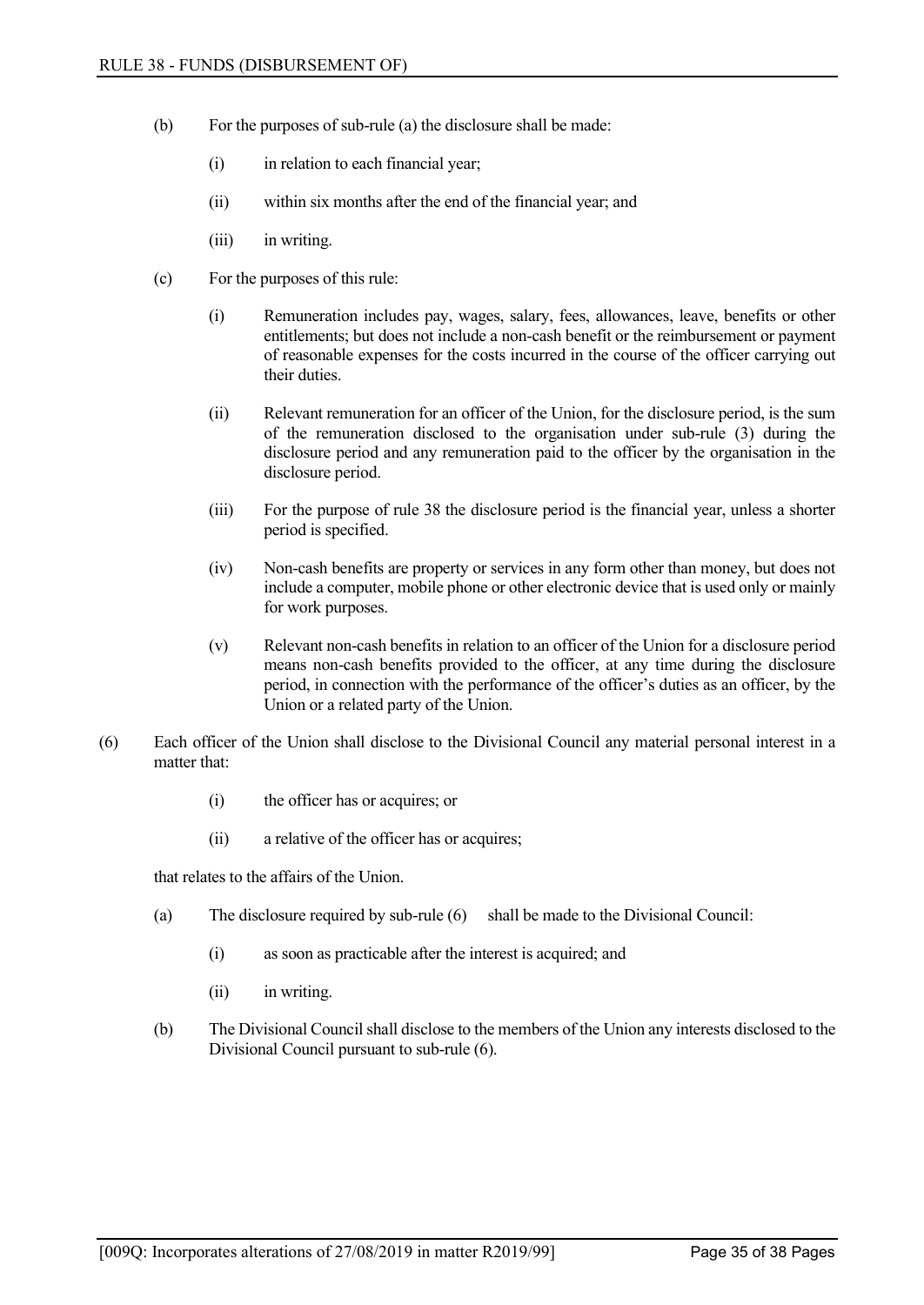- (c) For the purposes of sub-rule (6), the disclosures by the Divisional Council shall be made:
	- (i) in relation to each financial year;
	- (ii) within six months after the end of the financial year;
	- (iii) in writing.
- (d) For the purposes of this sub-rule a relative means a parent, step parent, child, step child, grandparent, grandchild, brother or sister of the person, or the spouse of the person.
- (7) The Divisional Council shall disclose to the members of the Union either:
	- (a) each payment made by the Union, during the disclosure period:
		- (i) to a related party of the Union; or
		- (ii) to a declared person or body of the Union; or
	- (b) the total of the payments made by the Union, during the disclosure period:
		- (i) to each related party of the Union; or
		- (ii) to each declared person or body of the Union.
	- (c) sub-rule 7(a) and (b) do not apply to a payment made to a related party:
		- (i) if the payment consists of amounts deducted by the organisation from remuneration payable to officers or employees of the organisation; or
		- (ii) the related party is an officer of the organisation, and the payment:
			- (a) consists of remuneration paid to the officer by the organisation; or
			- (b) is reimbursement for expenses reasonably incurred by the officer in performing the officer's duties as an officer.
	- (d) For the purposes of sub-rule (a) and (b), the disclosure shall be made:
		- (i) in relation to each financial year;
		- (ii) within six months after the end of the financial year; and
		- (iii) in writing.
	- (e) For the purposes of these rules a *related party* has the same meaning as defined by section 9B of the *Fair Work (Registered Organisations) Act 2009*.
	- (f) For the purposes of these rules a *declared person or body* is such if an officer of the Union has disclosed a material personal interest under sub-rule (6) and the interest relates to, or is in, the person or body; and the officer has not notified the Union that the officer no longer has the interest.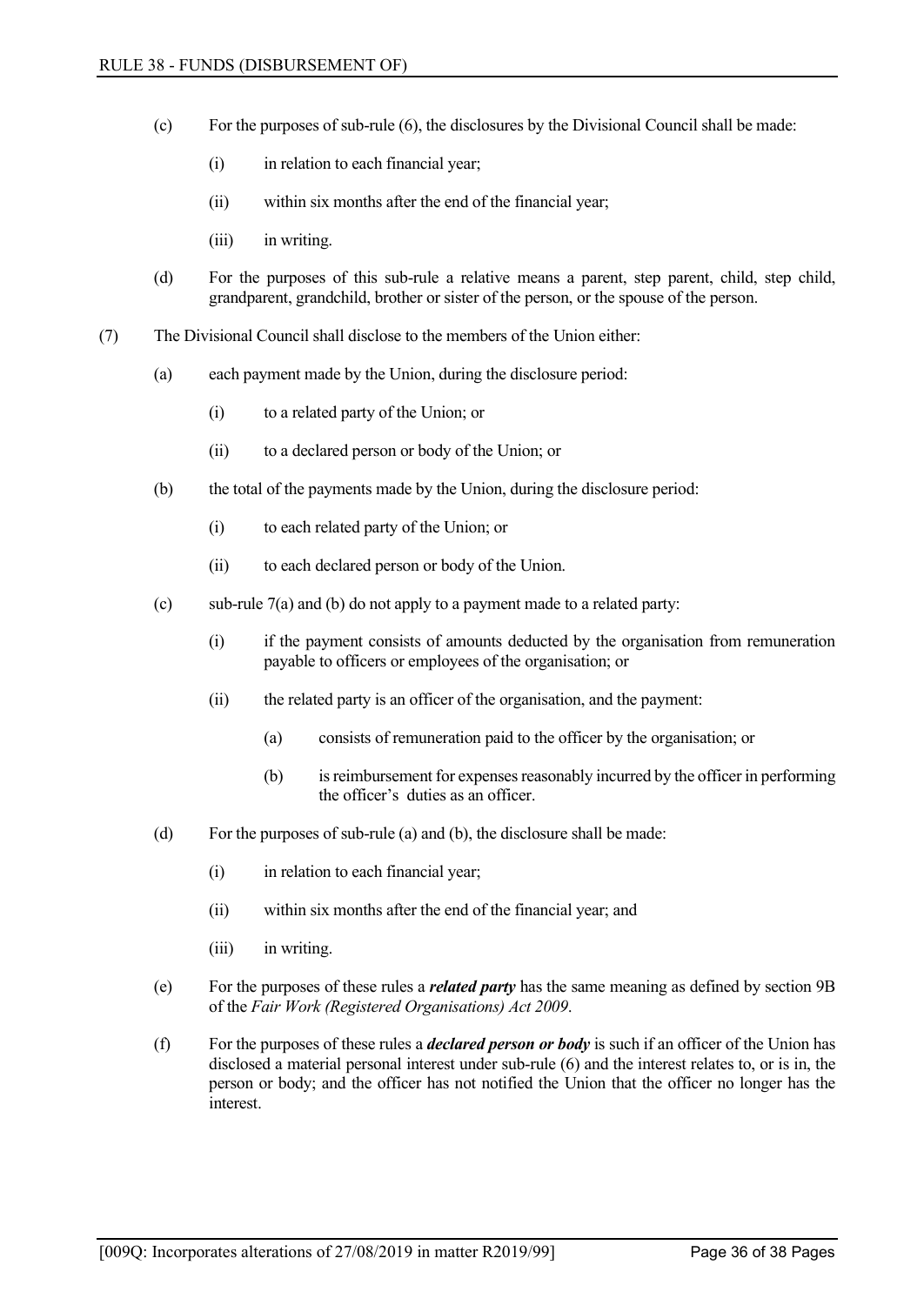(8) Any person elected to an office in the Union whose duties relate to financial management shall undertake approved training that covers each of the officer's financial duties within six months of taking office, including any officer elected, or any officer appointed, in consequence upon a casual vacancy.

Any persons holding office in the Union at the time of commencement of these rules, whose duties relate to financial management, shall undertake approved training that covers each of the officer's financial duties within six months of commencement.

(i) Training is *approved training* when it has been approved in accordance with the appropriate Federal legislation governing registered organisations.

## **RULE 39 - MEMBERS VISITING OTHER SUB BRANCHES**

<span id="page-38-1"></span><span id="page-38-0"></span>Any member in good standing shall be entitled to attend any meeting of another Sub Branch on production of satisfactory evidence of membership, and shall be allowed to debate any motion brought forward, but shall not be allowed to bring forward any motion or vote.

## **RULE 40 - VOTING AT MEETINGS**

<span id="page-38-2"></span>Unless otherwise provided for in these Rules, voting at all meetings held under the Rules of the Union, shall be by show of hands.

## **RULE 41 - LIFE MEMBERS**

Any member who has paid all dues and demands to the Union and has rendered special service to the Union may be appointed a life member by resolution of the Divisional Council and any member so appointed shall be entitled to the full rights of membership.

<span id="page-38-3"></span>Provided further that such request for life membership must be at the request of the member's Sub Branch by resolution.

## **RULE 42 - POLITICAL MEMBERS**

<span id="page-38-4"></span>Any member who may be elected to the Parliament of the Commonwealth or of a State, or to a City, Municipal or Shire Council, shall be privileged to retain his/her membership, provided that he/she pays all dues as prescribed by the rules.

## **RULE 43 - ATTENDANCE AT EXECUTIVE MEETINGS**

Members of the Union may attend a meeting of the Divisional Council, but no person who is not a member of the aforesaid Council whose meeting is then being held, shall speak on any question, or take part in the business of such meeting, except on the invitation of such Council. Provided that the aforesaid Council may at any time resolve itself into a Committee of the whole for the purpose of consideration of any particular matter or matters, and in such case, the meeting room shall be cleared of all persons other than members of such Council.